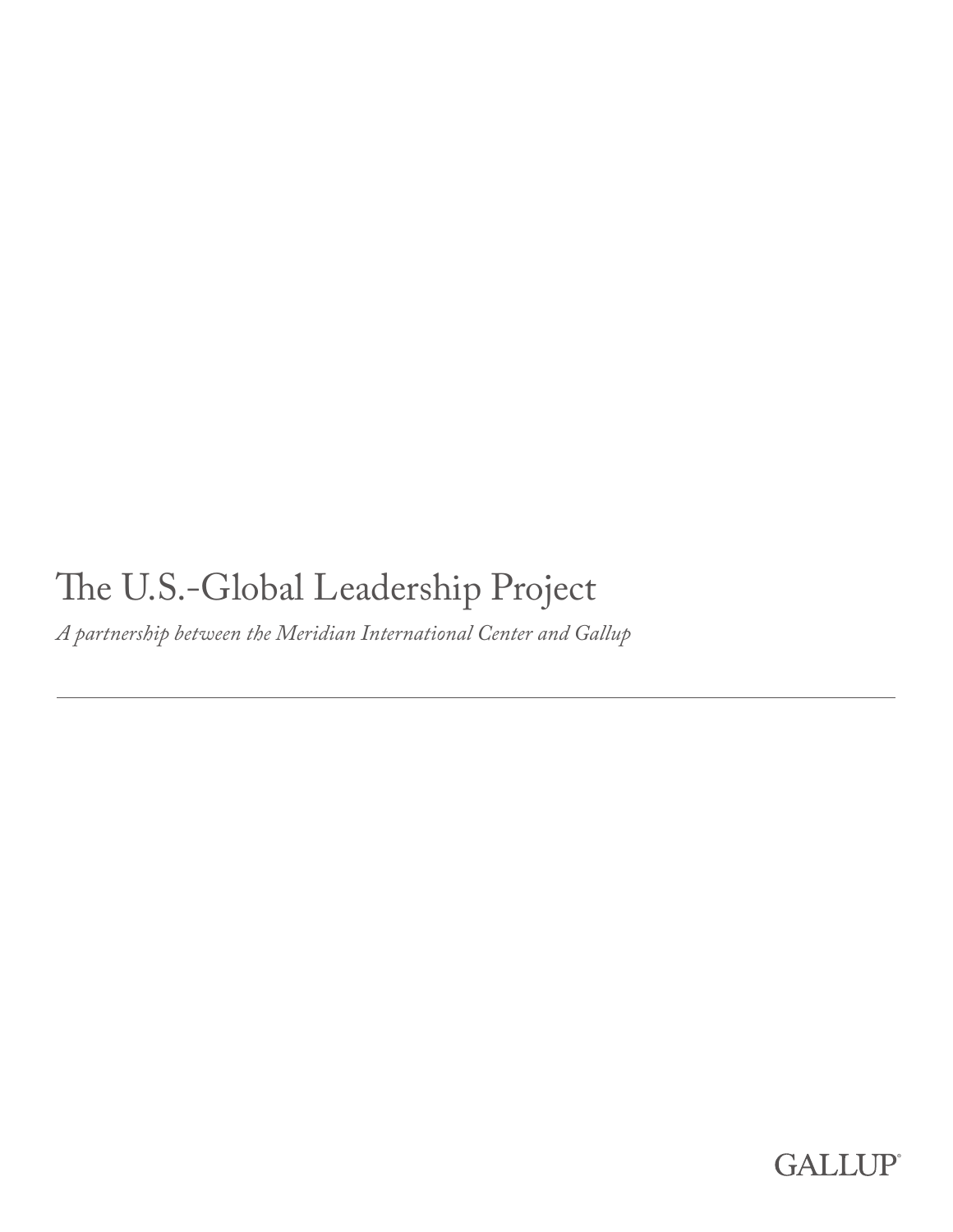Through advanced social and economic analysis, Gallup helps organizations, cities, and countries solve the world's foremost problems. For more information, please visit socialandeconomicanalysis.gallup.com or contact Sarah Van Allen at 202.715.3152 or sarah\_van\_allen@gallup.com.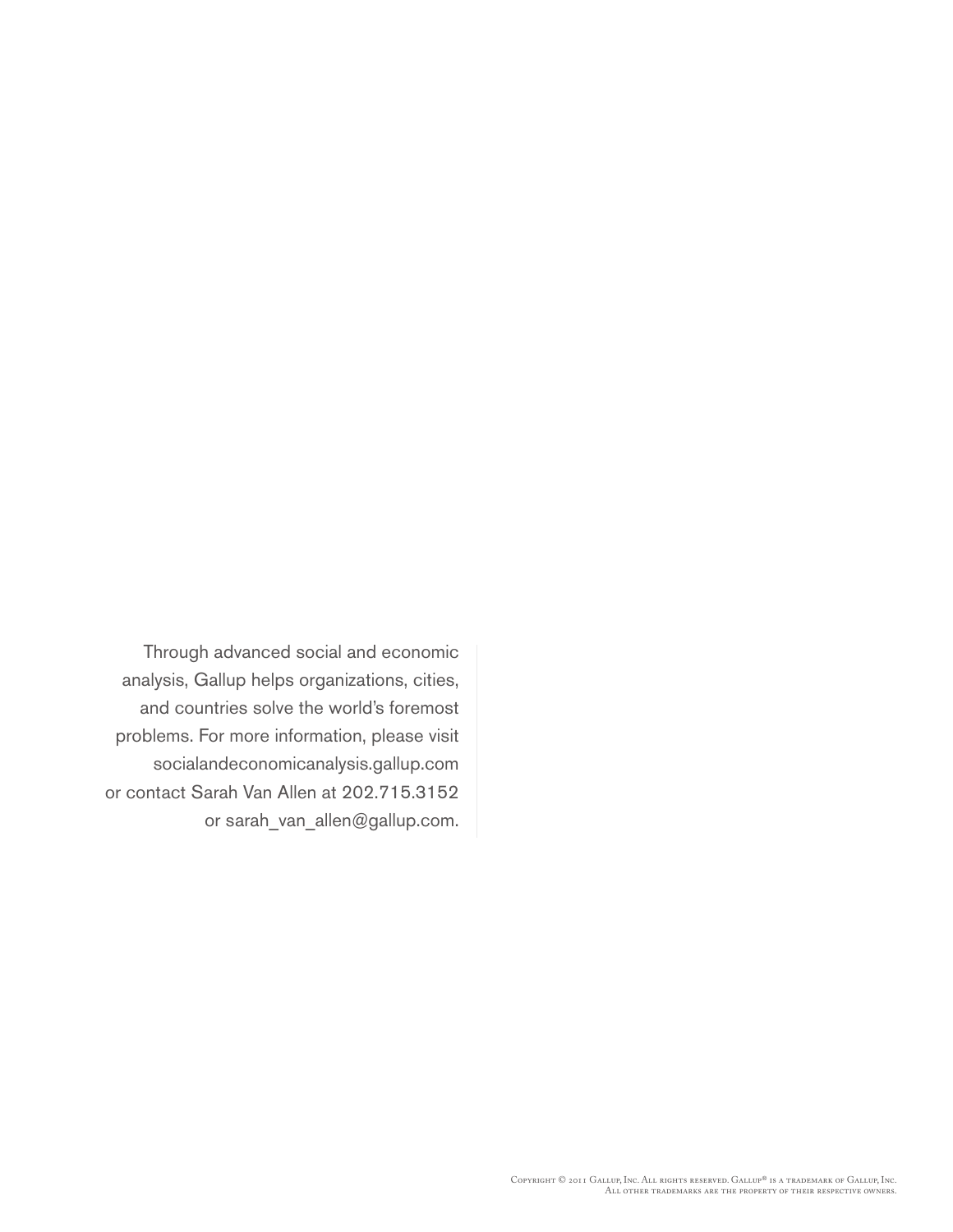# The U.S.-Global Leadership Project

*A partnership between the Meridian International Center and Gallup*

The U.S.-Global Leadership Project is a joint effort between the Meridian International Center and Gallup to provide a comprehensive assessment of how world residents view U.S. leadership. The project combines Gallup uniqu provide a comprehensive assessment of how world residents view U.S. leadership. The project combines Gallup's unique global opinion data from more than 150 countries with Meridian's leadership-focused context to create a powerful and useful barometer.

The U.S.-Global Leadership Project gives public- and private-sector leaders a better understanding of what is driving global views of U.S. leadership, creates a context for collaboration on how to improve those views, and enhances U.S. public and private global engagement efforts.

### The U.S.-Global Leadership Track

### A barometer of global perspectives on U.S. leadership

The U.S.-Global Leadership Track is the largest global public opinion study of views about U.S. leadership. This report is the third in an annual series and includes U.S. leadership approval data from more than 130 countries that Gallup surveyed during the third year of the Obama administration. The Track ultimately will feature data from more than 150 countries.

Gallup has been asking residents worldwide to rate the leadership of the U.S. since 2005, providing a comparison of how perceptions of U.S. leadership change over time and from administration to administration.

### Worldwide Perceptions of U.S. Leadership

The U.S. has changed leadership, struggled economically, and adjusted its foreign policy over the past five years. The U.S.- Global Leadership Track illustrates how different regions and countries around the world have responded to these changes from year to year.

Although the image of U.S. leadership is showing some cracks in the third year of President Barack Obama's presidency, it remains more positive worldwide than during the last years of the Bush administration. U.S. leadership ratings in 2011 failed to regain the momentum they lost in 2010, and instead remained static or retreated even more in some places.

The U.S.-Global Leadership Track included 136 countries in 2011 — more than ever before — and some, like Swaziland and Lesotho, for the first time. Median approval of U.S. leadership across these 136 countries stood at 46% —

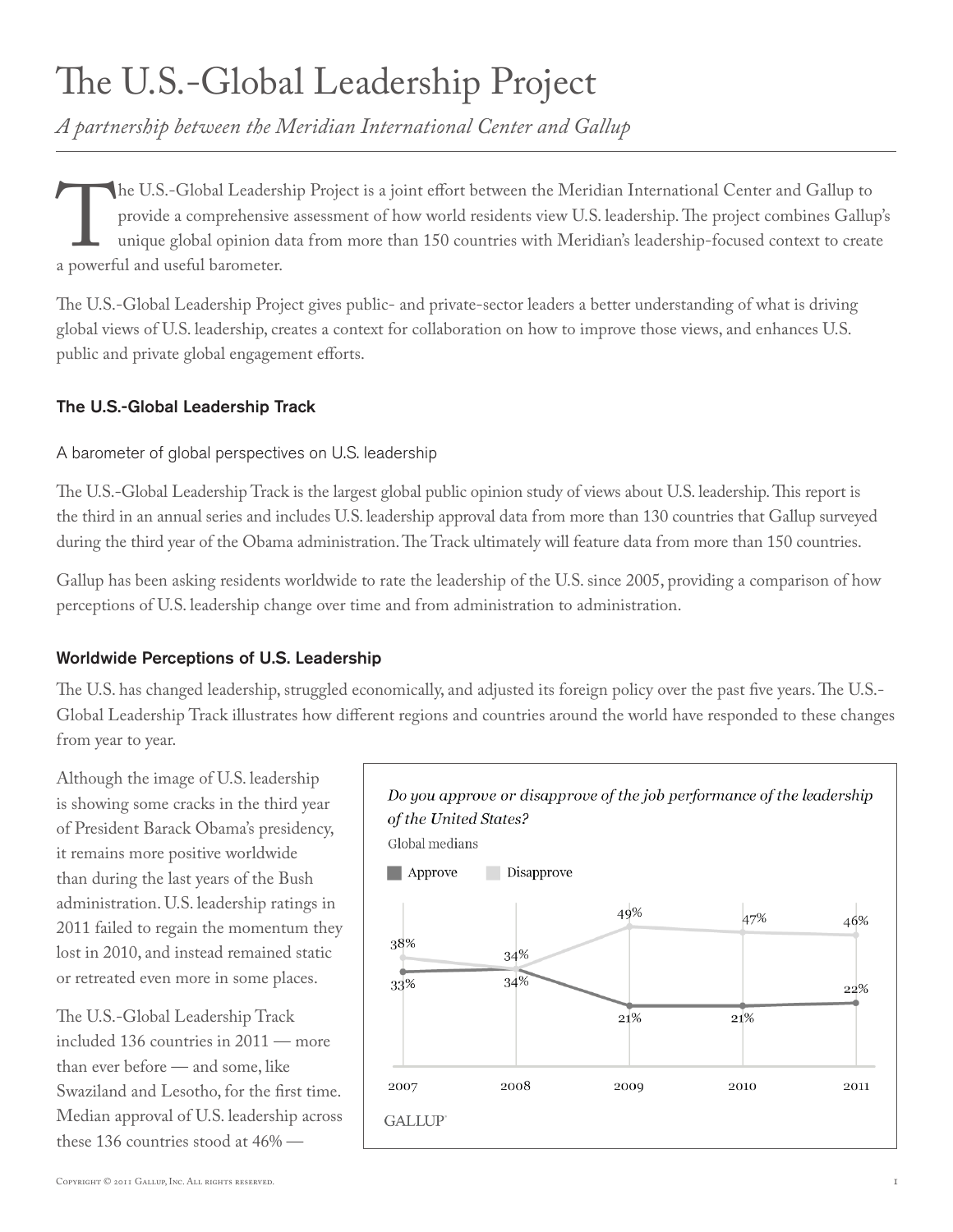relatively unchanged from the 47% median across 116 countries in 2010. Looking at median approval in these same 116 countries in 2011, the median is slightly lower at 43%, suggesting the U.S. has lost some of its status.

A closer look at where U.S. leadership stands at the regional and country levels reveals specific areas of strength and weakness.

#### U.S. Approval Remains Strong in Most of Africa

The image of U.S. leadership continued to be the strongest worldwide in Africa in 2011, bolstered by strong majority approval in sub-Saharan Africa. However, this strong support in the subcontinent is showing signs of weakening for the first time during the Obama administration.

U.S. leadership remains far less popular in North Africa. No approval rating tops 40%. Ratings after the Arab Spring are not any worse or any better in most countries except Tunisia and Morocco, where ratings were somewhat higher.

### U.S. Losing Some Fans, Not Making New Ones

After two consecutive years of approval in the mid-80s, support across Africa dropped to a median of 74% in 2011. Double-digit losses in 10 sub-Saharan countries, including an 18-percentage point drop in South Africa, led the declines that essentially negate the gains after the transition from the Bush to the Obama administration.

#### Do you approve or disapprove of the job performance of the leadership of the United States? Africa medians Approve Disapprove 85% 84% 73% 74%  $62%$  $20%$ 17% 14% 13% 11% 2007 2008 2009 2010 2011

#### Regional Highlights and Insights

• At least two-thirds of residents in 33 sub-Saharan African countries said they approve of the job performance of the leadership of the U.S. Ghanaians are the most likely in all of Africa to approve, with 92% expressing support.

**GALLUP** 

• Approval in the region is lowest in Egypt, where 19% said they approved — unchanged from before the revolution that toppled former President Hosni Mubarak. Since then, other Gallup surveys show Egyptians growing increasingly skeptical of U.S. aid.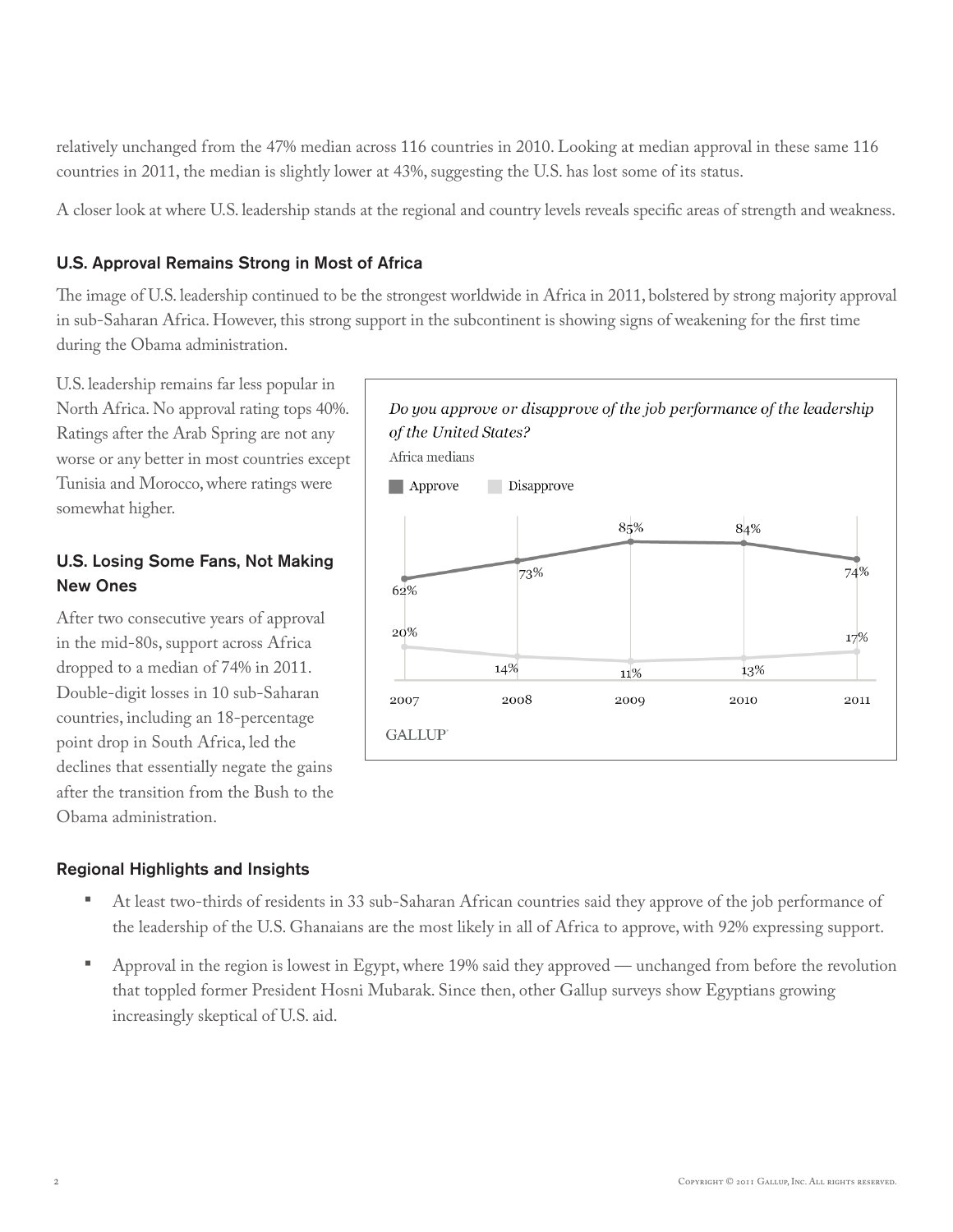# Africa

|                          |         |                   | Don't know/    |                                             | <b>Approval difference</b><br>from 2010 to 2011          |
|--------------------------|---------|-------------------|----------------|---------------------------------------------|----------------------------------------------------------|
|                          | Approve | <b>Disapprove</b> | <b>Refused</b> | 2011 Survey dates                           | (pct. pts.)                                              |
| Ghana                    | 92%     | $6\%$             | 2%             | Apr 15-Apr 29, 2011                         | $\mathcal{S}[\mathcal{C} \mathcal{C}]$                   |
| Mali                     | 87%     | 10%               | $4\%$          | Oct 23-Nov 4, 2011                          | $-8$                                                     |
| Mozambique               | 86%     | 13%               | $0\%$          | May 21-June 4, 2011                         | $\mathfrak{z}[\mathfrak{c}\mathfrak{z}]\mathfrak{c}$     |
| Congo Brazzaville        | 86%     | $10\%$            | 4%             | Jun 26-Jul 9, 2011                          | $\mathrm{p}[\mathrm{C2}]\mathrm{C}$                      |
| Burkina Faso             | 85%     | 12%               | 2%             | Sep 21-Sep 30, 2011                         | $-10$                                                    |
| Kenya                    | 83%     | 16%               | $0\%$          | Jun 3-Jun 14, 2011                          | $-4$                                                     |
| Senegal                  | 83%     | 17%               | $0\%$          | Mar 2-Apr 10, 2011                          | $-1$                                                     |
| Zambia                   | 83%     | 12%               | 5%             | Jun 25-Jul 6, 2011                          | $\mathfrak{z}[{\mathfrak{c}}\mathfrak{z}]{\mathfrak{c}}$ |
| Angola                   | 82%     | 13%               | 5%             | Sep 23-Oct 9, 2011                          | $\mathfrak{z}[\mathfrak{c}\mathfrak{z}]\mathfrak{c}$     |
| Gabon                    | 82%     | 15%               | $3\%$          | Sep 2-Sep 21, 2011                          | $\mathcal{C}[\mathcal{C}]$                               |
| Sierra Leone             | 81%     | 14%               | $4\%$          | Sep 30-Oct 10, 2011                         | $-12$                                                    |
| Uganda                   | 79%     | 18%               | 3%             | Aug 11-Aug 21, 2011                         | $-11$                                                    |
| Madagascar               | 79%     | 12%               | 9%             | May 12-May 25, 2011                         | $\mathfrak{z}[\mathsf{c}\mathfrak{z}]\mathsf{c}$         |
| Mauritania*              | 79%     | 18%               | $3\%$          | Feb 11-Feb 24, 2011;<br>Sep 8-Sep 20, 2011  | $\,8\,$                                                  |
| Lesotho                  | 79%     | 17%               | 3%             | Nov 7-Nov 17, 2011                          | $\mathcal{S}[\mathbb{C}^2]$ :                            |
| Nigeria                  | 77%     | $8\%$             | 14%            | Jul 23-Aug 4, 2011                          | $-1$                                                     |
| Burundi                  | 77%     | 17%               | 5%             | Aug 1-Aug 10, 2011                          | $\mathcal{S}[\mathbb{C} \mathcal{S}] \mathbb{C}$         |
| Guinea                   | 77%     | $8\%$             | 15%            | Apr 23-May 8, 2011                          | $\mathrm{p}[\mathrm{C2}]\mathrm{C}$                      |
| Tanzania                 | 75%     | 23%               | 2%             | Jun 18-Jul 1, 2011                          | $-12$                                                    |
| South Africa             | 74%     | 20%               | $6\%$          | Aug 27-Sep 9, 2011                          | $-18$                                                    |
| Zimbabwe                 | 74%     | 22%               | 3%             | Feb 26-Mar 5, 2011                          | $-2$                                                     |
| Togo                     | 74%     | $7\%$             | 18%            | Aug 18-Aug 28, 2011                         | $\mathfrak{z}[{\mathbb C}{\mathbb R}]{\mathbb C}$        |
| Mauritius                | 74%     | 17%               | $9\%$          | Mar 28-Apr 30, 2011                         | $\mathfrak{z}[\mathbb{C}\mathbb{Z}]\mathbb{C}$           |
| Cameroon                 | 73%     | 26%               | $1\%$          | Mar 20-Apr 2, 2011                          | $-18$                                                    |
| Central African Republic | 73%     | 6%                | 21%            | Nov 14-Nov 28, 2011                         | $-21$                                                    |
| Swaziland                | 73%     | 17%               | $9\%$          | Nov 13-Nov 21, 2011                         | $\mathfrak{z}[\mathfrak{c}\mathfrak{z}]\mathfrak{c}$     |
| Comoros*                 | 71%     | 26%               | $3\%$          | Feb 26-Mar 14, 2011;<br>Sep 10-Sep 22, 2011 | $\mathfrak{Z}$                                           |
| Congo (Kinshasa)         | 71%     | 14%               | 15%            | Jul 14-Aug 8, 2011                          | $\mathcal{C}[\mathbb{C}^2]$                              |
| Malawi                   | 69%     | 29%               | $1\%$          | Dec 9-Dec 19, 2011                          | $\mathcal{S}[\mathbb{C}^2]$                              |
| Niger                    | 69%     | 27%               | 4%             | Oct 29-Nov 7, 2011                          | $-17$                                                    |
| Botswana                 | 67%     | 25%               | $8\%$          | Oct 15-Oct 29, 2011                         | $\mathcal{C}[\mathcal{C}]$                               |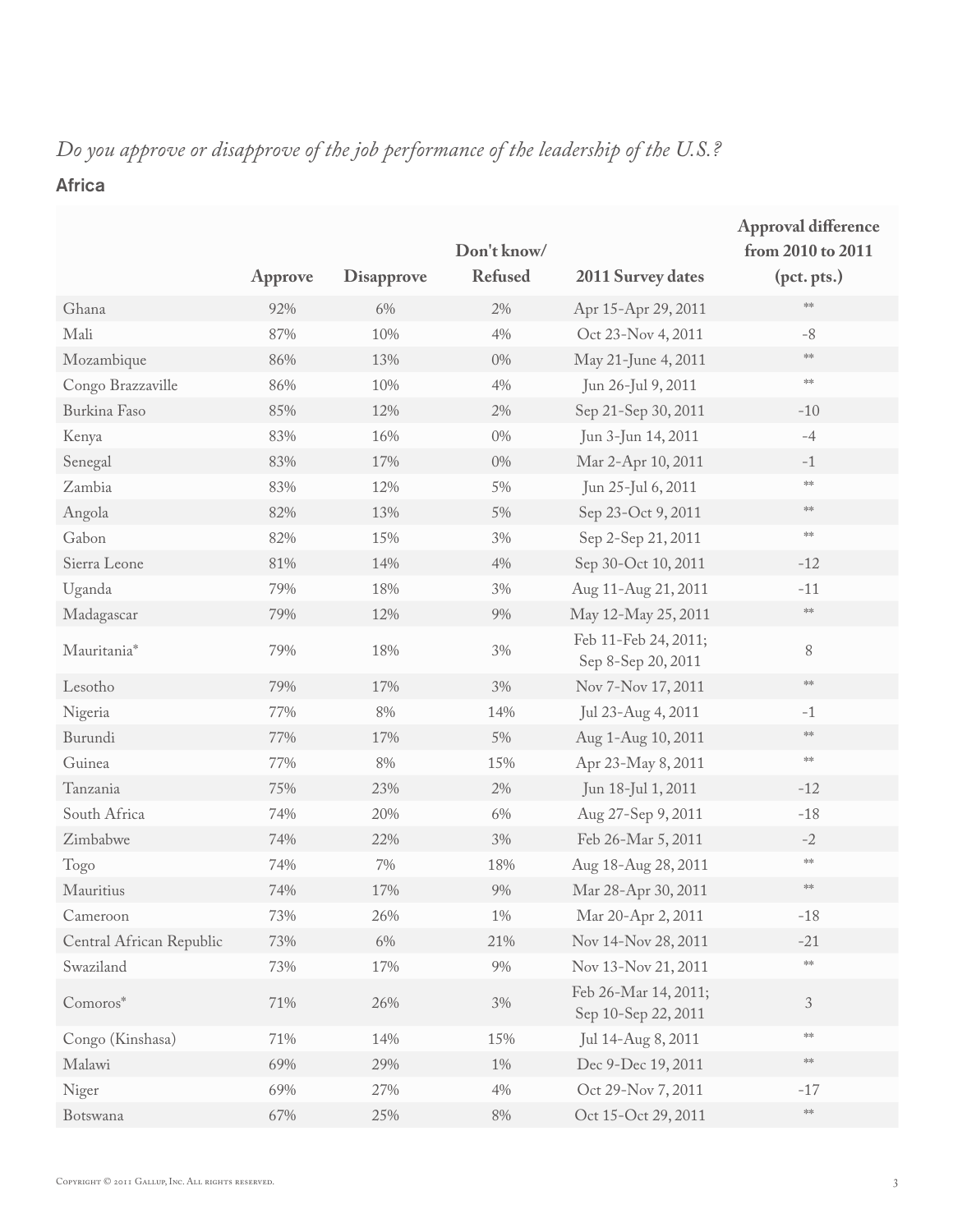# Africa

|                                                 | Approve | <b>Disapprove</b> | Don't know/<br><b>Refused</b> | <b>2011 Survey dates</b>                                                                                          | Approval difference<br>from 2010 to 2011<br>(pct. pts.) |
|-------------------------------------------------|---------|-------------------|-------------------------------|-------------------------------------------------------------------------------------------------------------------|---------------------------------------------------------|
| Somaliland region*                              | 66%     | 33%               | $0\%$                         | Mar 12-Mar 21, 2011;<br>Sep 14-Sep 25, 2011                                                                       | $-2$                                                    |
| Benin                                           | 63%     | 18%               | 20%                           | Aug 25-Sep 9, 2011                                                                                                | $\mathfrak{z}[{\mathbb C}{\mathbb R}^2]$                |
| Chad                                            | 62%     | 31%               | $7\%$                         | Oct 6-Oct 17, 2011                                                                                                | $-17$                                                   |
| Djibouti                                        | 61%     | 30%               | 9%                            | May 21-Jun 1, 2011                                                                                                | $-15$                                                   |
| Algeria*                                        | 37%     | 63%               | $0\%$                         | Mar 9-Mar 30, 2011;<br>Sep 26-Oct 13, 2011                                                                        | $\overline{2}$                                          |
| Morocco*                                        | 35%     | 55%               | 26%                           | Apr 1-24, 2011; Oct 4,<br>2011-Jan 9, 2012                                                                        | 5                                                       |
| Tunisia*                                        | 27%     | 57%               | 16%                           | Mar 27-Apr 8, 2011;<br>Sep 17-Oct 30, 2011                                                                        | 8                                                       |
| $E$ gypt $*$                                    | 19%     | 47%               | 18%                           | Mar 25-Apr 2, 2011;<br>Jun 10-Jun 17, 2011;<br>Jul 25-Aug 1, 2011;<br>Sep 16-Sep 23, 2011;<br>Dec 16-Dec 23, 2011 | $\mathbf{0}$                                            |
| *Data aggregated from multiple surveys in 2011. |         |                   |                               |                                                                                                                   |                                                         |

\*\*No data available for 2010.

Figures may not add to 100% because of rounding.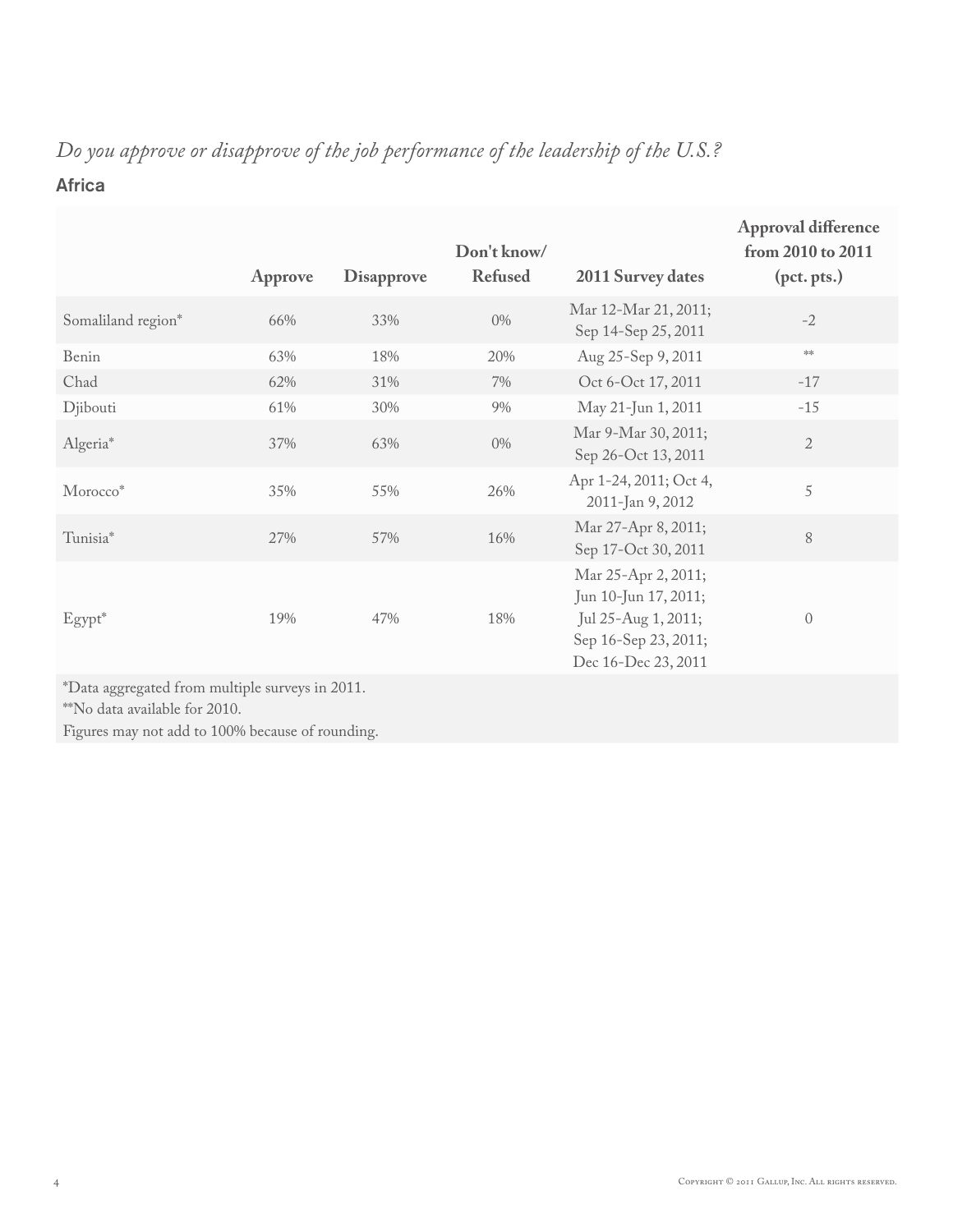#### U.S. Image Sinks in the Americas

U.S. approval initially surged in the Americas when Obama took office, but it has been falling since. Although declines have not completely erased gains, the trend is moving in that direction. Median approval dropped to 40% in 2011 from 46% in 2010.

This decline corresponds with Latin Americans' increasingly lower expectations for relations between their countries and the U.S. The median percentage predicting U.S.-Latin American relations would get stronger under Obama dropped to 24% in 2011 from 33% in 2010.

# Uncertainty, Disdain Continues to Grow Among Key Partners

Approval fell significantly for the second consecutive year in many of the Latin American and Caribbean countries surveyed. There were notable double-digit losses in several key countries, including Colombia and Panama, which inked longdelayed trade deals with the U.S. in 2011.



In countries such as Mexico, where approval declined 14 points, losses did not necessarily mean higher disapproval. More Mexicans in 2011 were uncertain about the leadership of their northern neighbor, with 42% saying they did not have an opinion. In Chile and Panama, however, disapproval rose almost as much as approval declined.

#### Regional Highlights and Insights

- Approval in the region was highest in Haiti, where 67% said they approved of the leadership of the U.S. Majorities also approve in El Salvador (58%) and Canada (53%).
- Argentines and Mexicans were the least likely to approve of U.S. leadership, with roughly one in four residents in each country approving. The plurality of Mexicans said they did not have an opinion, while the plurality of Argentines disapproved.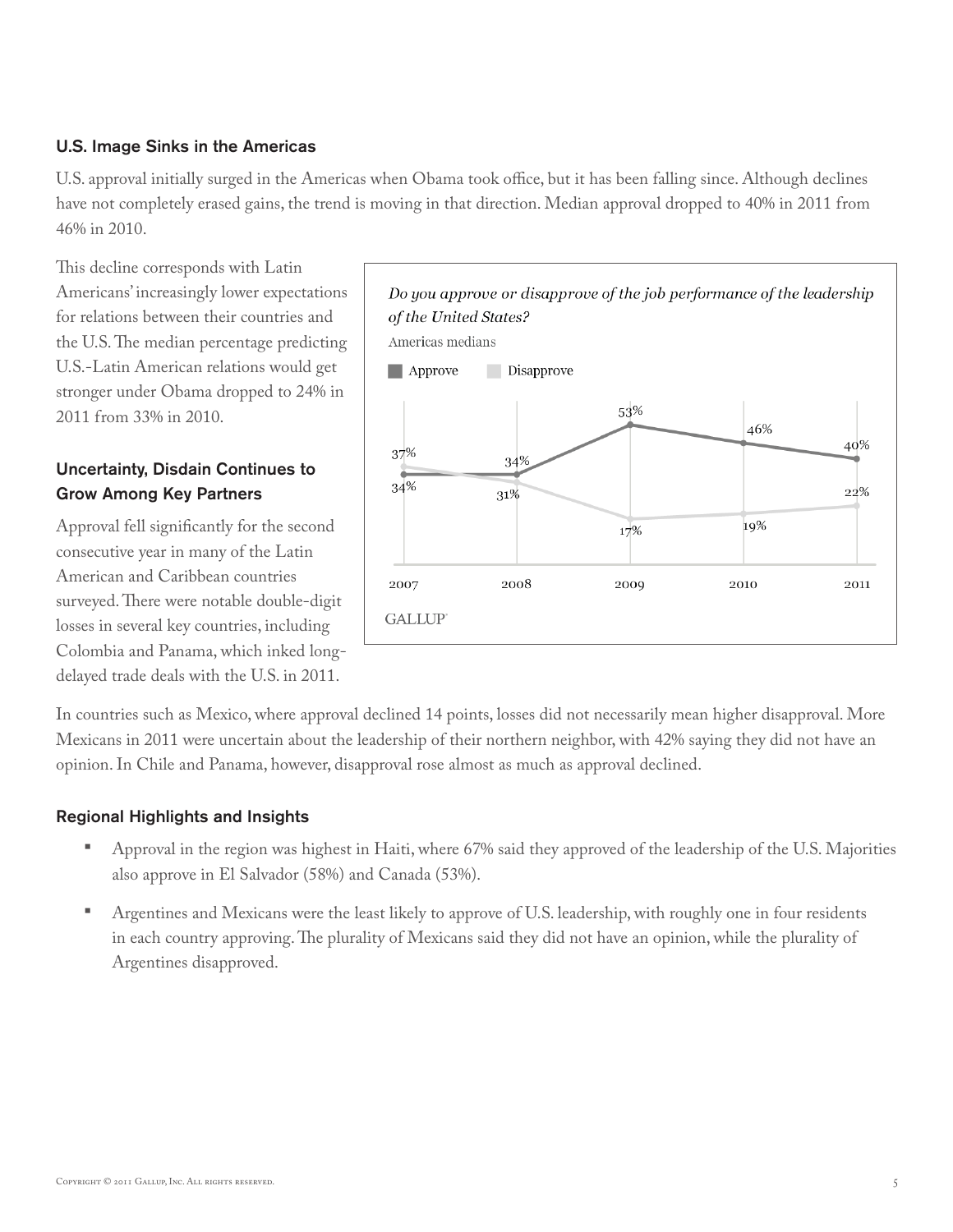# The Americas

|                     |         |                   | Don't know/<br><b>Refused</b> |                     | <b>Approval difference</b><br>from 2010 to 2011 |
|---------------------|---------|-------------------|-------------------------------|---------------------|-------------------------------------------------|
|                     | Approve | <b>Disapprove</b> |                               | 2011 Survey dates   | (pct. pts.)                                     |
| Haiti               | 67%     | 25%               | 8%                            | Oct 23-Oct 28, 2011 | $-12$                                           |
| El Salvador         | 58%     | 17%               | 25%                           | Aug 22-Sep 3, 2011  | $-4$                                            |
| Canada              | 53%     | 37%               | 10%                           | Jun 17-Jun 30, 2011 | $-10$                                           |
| Dominican Republic  | 50%     | 16%               | 34%                           | Nov 21-Dec 14, 2011 | $\mathbf{1}$                                    |
| Costa Rica          | 48%     | 17%               | 34%                           | Aug 22-Sep 4, 2011  | $-6$                                            |
| Colombia            | 46%     | 22%               | 33%                           | Nov 19-Dec 15, 2011 | $-12$                                           |
| Honduras            | 45%     | 21%               | 34%                           | Aug 13-Aug 26, 2011 | $\mathbf{1}$                                    |
| Ecuador             | 43%     | 30%               | 27%                           | Oct 10-Nov 29, 2011 | $-4$                                            |
| Chile               | 41%     | 33%               | 26%                           | Nov 9-Dec 8, 2011   | $-21$                                           |
| Guatemala           | 41%     | 18%               | 41%                           | Aug 22-Sep 2, 2011  | $-3$                                            |
| Trinidad and Tobago | 41%     | 9%                | 50%                           | Nov 9-Nov 17, 2011  | $\mathfrak{z}[\mathsf{c}\mathsf{z}]\mathsf{c}$  |
| Peru                | 39%     | 22%               | 39%                           | Nov 10-Dec 10, 2011 | $-11$                                           |
| Venezuela           | 36%     | 37%               | 27%                           | Nov 9-Nov 27, 2011  | $-4$                                            |
| Nicaragua           | 36%     | 16%               | 48%                           | Aug 16-Aug 29, 2011 | $-4$                                            |
| Panama              | 36%     | 33%               | 31%                           | Aug 18-Sep 11, 2011 | $-24$                                           |
| <b>Brazil</b>       | 34%     | 21%               | 44%                           | Dec 1-Dec 31, 2011  | $-9$                                            |
| Uruguay             | 33%     | 25%               | 41%                           | Nov 11-Dec 29, 2011 | $-12$                                           |
| Bolivia             | 32%     | 29%               | 39%                           | Nov 19-Dec 3, 2011  | $-6$                                            |
| Paraguay            | 31%     | 20%               | 49%                           | Nov 21-Dec 15, 2011 | $0\%$                                           |
| Jamaica             | 31%     | 11%               | 59%                           | Nov 27-Dec 14, 2011 | $\mathrm{p}[c\mathrm{p}]c$                      |
| Mexico              | 26%     | 31%               | 42%                           | Oct 7-Oct 20, 2011  | $-14$                                           |
| Argentina           | 25%     | 40%               | 35%                           | Oct 27-Nov 28, 2011 | $-6$                                            |
|                     |         |                   |                               |                     |                                                 |

\*\*No data available for 2010.

Figures may not add to 100% because of rounding.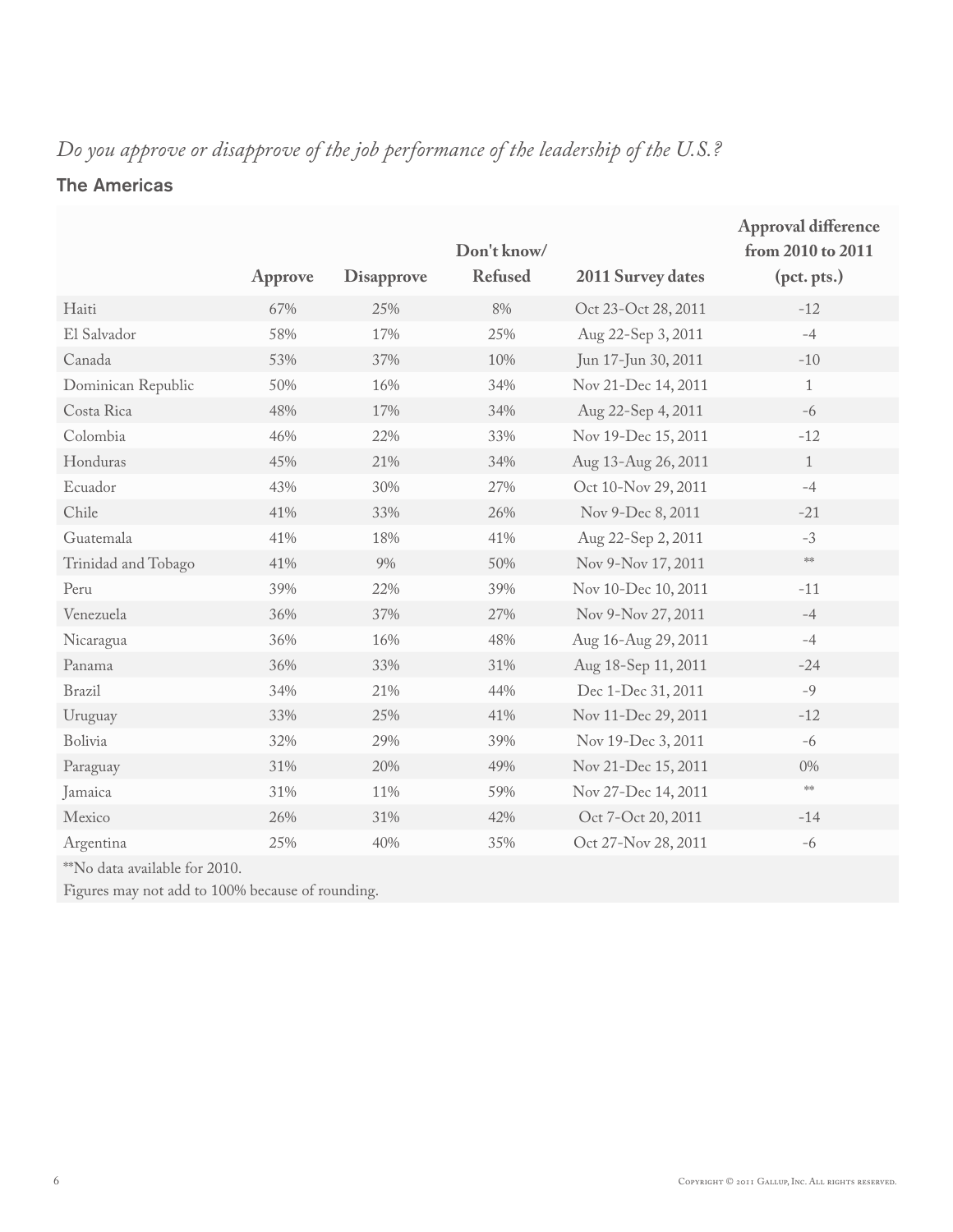#### European Approval Ratings Edge Down

Europeans' median approval of U.S. leadership is still more than twice as high in 2011 as it was during the last years of the Bush administration, but the trend is moving in a negative direction. A median of 42% approved of U.S. leadership last year, down from the peak of 47% in 2009.

### U.S. Image Has Ups and Downs Across Europe

Approval increased by double digits in the United Kingdom and Belgium in 2011. The U.S. also retained majority support in eight countries in 2011 that span several regions: Kosovo, Albania, Ireland, the United Kingdom, the Netherlands,

Macedonia, Hungary, and Lithuania.

However, U.S. leadership lost key favor among other longtime allies, with doubledigit declines in countries such as France, Germany, Spain, and Sweden. In France and Spain, approval fell below the majority level. Ratings did not change significantly in about half of the 37 countries Gallup surveyed, which could be a positive indicator given the declines in leading nations and the volatility of the economic situation gripping Europe and the U.S.

### Regional Highlights and Insights

U.S. leadership approval remains lowest in Serbia (8%) and highest



in Kosovo (90%), unchanged from 2010. This likely reflects U.S. support for Kosovo's independence from Serbia.

• Majorities in Serbia (75%), Bosnia and Herzegovina (61%), Greece (58%), and Montenegro (53%) disapproved of the leadership of the U.S.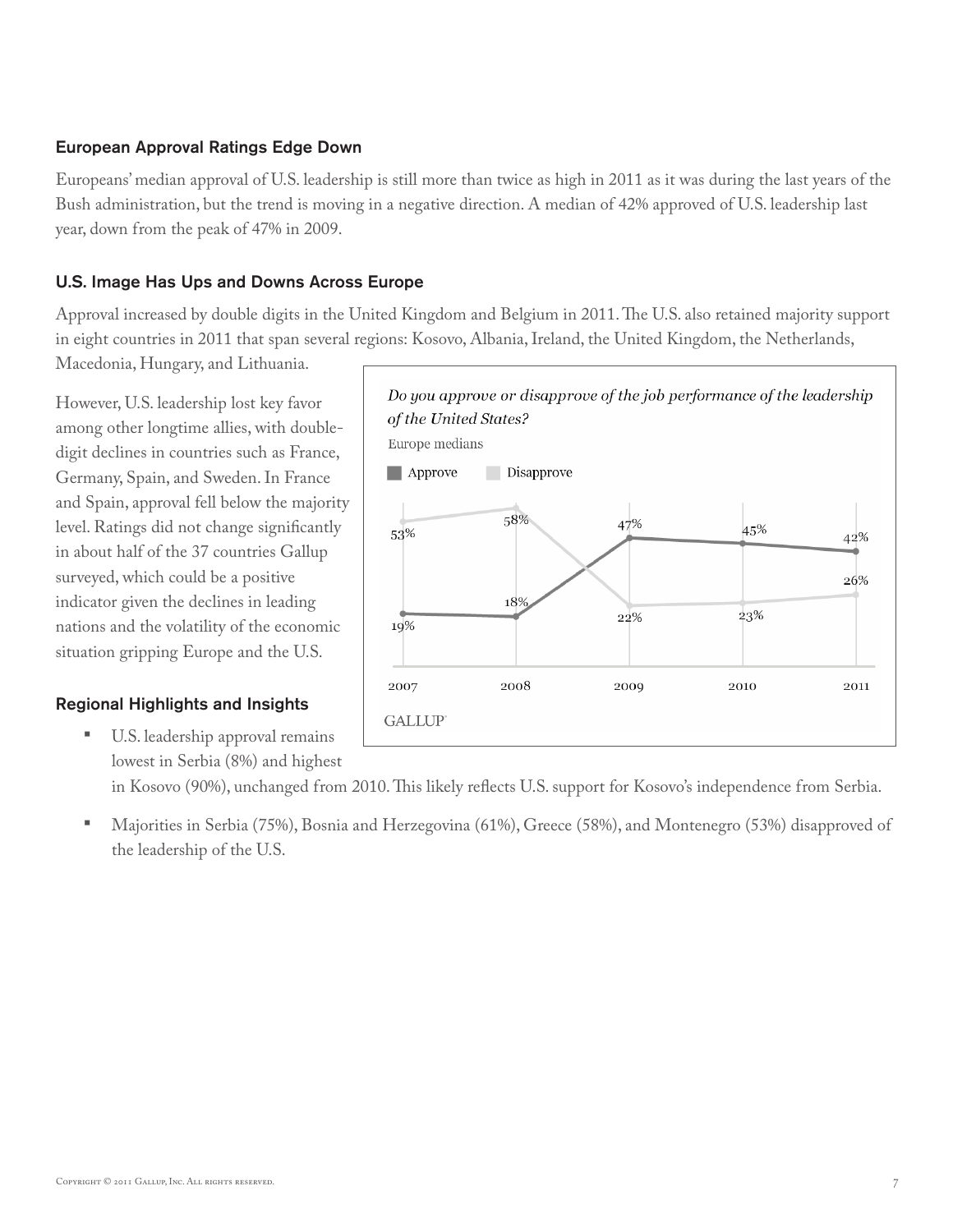# Europe

|                        |         |                   | Don't know/    |                     | <b>Approval difference</b><br>from 2010 to 2011 |
|------------------------|---------|-------------------|----------------|---------------------|-------------------------------------------------|
|                        | Approve | <b>Disapprove</b> | <b>Refused</b> | 2011 Survey dates   | (pct. pts.)                                     |
| Kosovo                 | 90%     | $8\%$             | 2%             | Jun 28-Jul 15, 2011 | $\overline{2}$                                  |
| Albania                | 77%     | 11%               | 12%            | Jul 4-Jul 18, 2011  | $-7$                                            |
| Ireland                | 68%     | 13%               | 19%            | Apr 7-Apr 27, 2011  | $\,$ 5 $\,$                                     |
| United Kingdom         | 67%     | 14%               | 19%            | Oct 1-Dec 30, 2011  | 13                                              |
| Netherlands            | 65%     | 18%               | 16%            | Mar 16-May 2, 2011  | 3                                               |
| Macedonia              | 54%     | 15%               | 30%            | Jul 7-Aug 25, 2011  | $-4$                                            |
| Hungary                | 53%     | 18%               | 29%            | Apr 12-Apr 30, 2011 | $-1$                                            |
| Lithuania              | 53%     | 19%               | 28%            | Apr 19-May 8, 2011  | 3                                               |
| Italy                  | 50%     | 15%               | 35%            | Mar 15-Mar 31, 2011 | $-1$                                            |
| Denmark                | 50%     | 22%               | 29%            | Apr 5-Apr 25, 2011  | $-7$                                            |
| Finland                | 50%     | 33%               | 17%            | Apr 5-Apr 28, 2011  | $-3$                                            |
| Romania                | 46%     | 16%               | 39%            | Apr 16-May 12, 2011 | $-1$                                            |
| Luxembourg             | 46%     | 31%               | 23%            | Apr 11-May 5, 2011  | $-9$                                            |
| Belgium                | 45%     | 22%               | 33%            | Apr 6-May 16, 2011  | 15                                              |
| Moldova                | 45%     | 15%               | 40%            | Jun 21-Jul 20, 2011 | $\sqrt{a}$                                      |
| Portugal               | 45%     | $8\%$             | 47%            | Apr 5-May 12, 2011  | 5                                               |
| Czech Republic         | 43%     | 21%               | 36%            | Apr 15-May 9, 2011  | $\bf 0$                                         |
| France                 | 42%     | 32%               | 25%            | May 13-Jun 17, 2011 | $-13$                                           |
| Spain                  | 42%     | 33%               | 24%            | Mar 14-Mar 30, 2011 | $-12$                                           |
| Austria                | 41%     | 37%               | 22%            | Apr 6-May 16, 2011  | $-4$                                            |
| Germany                | 40%     | 39%               | 21%            | Jul 1-Sep 30, 2011  | $-10$                                           |
| Bulgaria               | 40%     | 21%               | 38%            | Apr 12-May 10, 2011 | $-3$                                            |
| Poland                 | 38%     | 26%               | 35%            | Apr 14-May 16, 2011 | $\overline{2}$                                  |
| Sweden                 | 35%     | 26%               | 39%            | Apr 4-May 2, 2011   | $-15$                                           |
| Croatia                | 35%     | 23%               | 42%            | Jun 29-Jul 18, 2011 | -7                                              |
| Slovakia               | 35%     | 31%               | 34%            | Apr 12-May 8, 2011  | $\overline{2}$                                  |
| Ukraine                | 34%     | 28%               | 38%            | Jul 3-Aug 28, 2011  | $-4$                                            |
| Estonia                | 32%     | 38%               | 30%            | May 14-Jun 4, 2011  | $\mathcal{C}[\mathcal{C}]$                      |
| Bosnia and Herzegovina | 29%     | $61\%$            | 10%            | Jul 6-Jul 24, 2011  | $-5$                                            |
| Latvia                 | 27%     | $35\%$            | 39%            | May 20-Jun 14, 2011 | $\mathcal{C}[\mathcal{C}]$                      |
| Slovenia               | 26%     | 48%               | 26%            | Apr 4-May 20, 2011  | $-8$                                            |
| Malta                  | 25%     | 12%               | 62%            | Apr 7-Apr 18, 2011  | $-5$                                            |
| Greece                 | 22%     | 58%               | 19%            | Apr 14-May 3, 2011  | $-6$                                            |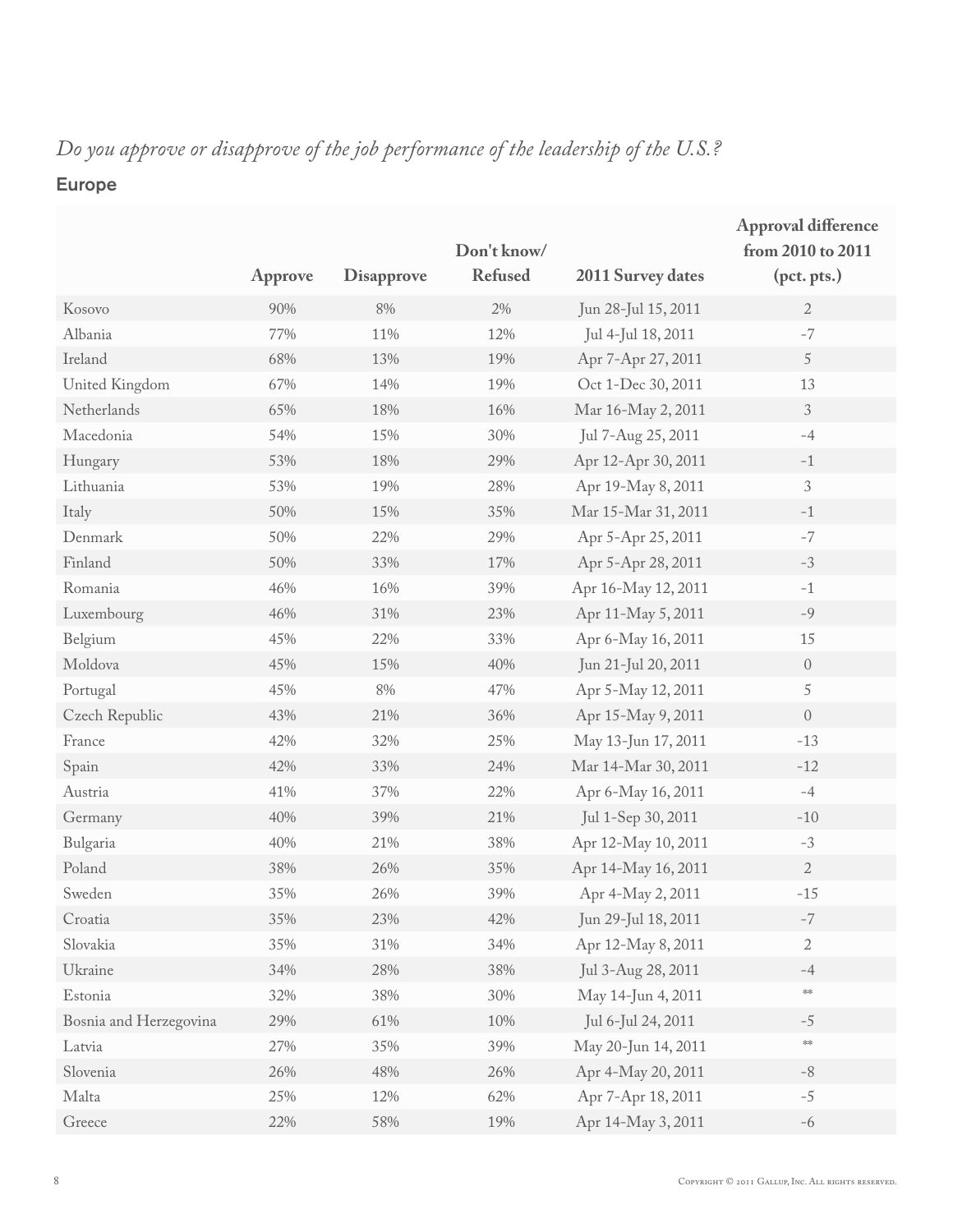# Europe

|                                                                                                                                     | Approve | <b>Disapprove</b> | Don't know/<br><b>Refused</b> | 2011 Survey dates  | <b>Approval difference</b><br>from 2010 to 2011<br>(pct. pts.) |  |  |
|-------------------------------------------------------------------------------------------------------------------------------------|---------|-------------------|-------------------------------|--------------------|----------------------------------------------------------------|--|--|
| Montenegro                                                                                                                          | 22%     | 53%               | 25%                           | Jul 2-Aug 6, 2011  | $-10$                                                          |  |  |
| Russia                                                                                                                              | 20%     | 39%               | 41%                           | May 8-Jun 30, 2011 | $-3$                                                           |  |  |
| Belarus                                                                                                                             | 19%     | 41%               | 41%                           | Jun 7-Jul 7, 2011  | $-10$                                                          |  |  |
| Serbia                                                                                                                              | 8%      | 75%               | 16%                           | Jul 8-Jul 31, 2011 | $-4$                                                           |  |  |
| *Data aggregated from multiple surveys in 2011.<br>*No data available for 2010.<br>Figures may not add to 100% because of rounding. |         |                   |                               |                    |                                                                |  |  |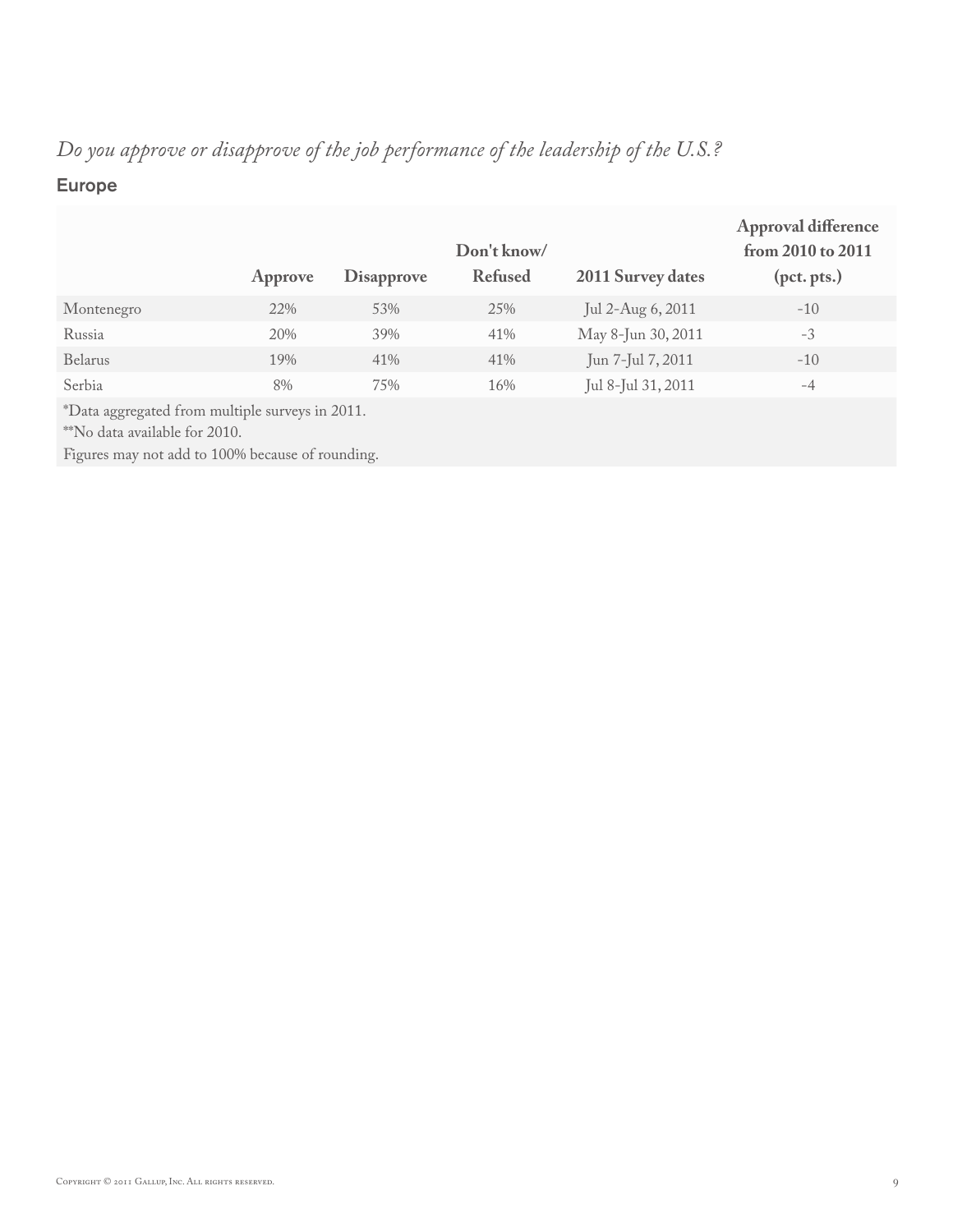#### Approval Steady in Much of Asia

As the Obama administration shifted its foreign policy focus to Asia in 2011, Gallup's surveys found approval in the region remained generally stable between 2010 and 2011. The 39% median approval in 2011 was still higher than any rating during the Bush administration.

Views of U.S. leadership varied a great deal across Asia in 2011. Ratings in most of the region tended to be more positive than negative, except for the Middle East and parts of South Asia, where residents were still more likely to disapprove than approve.

#### U.S. Leadership Still Great Unknown

One of the challenges of increasing U.S. engagement with Asia, particularly in the Asia-Pacific region, is that the U.S. continues to have visibility issues with residents.

Despite Obama's multiple visits to the region during the first three years of his presidency, sizable proportions still do not have an opinion of U.S. leadership. For example, before Obama's visit to India in 2010, 71% of Indians said they did not know whether they approve or disapprove. After Obama's visit, 67% still did not have an opinion.

### Regional Highlights and Insights



- Singapore again led the region with the highest approval of U.S. leadership in 2011; the 75% approval rating was essentially unchanged from 2010. Majorities in eight other countries, the Philippines, Cambodia, Turkmenistan, Azerbaijan, South Korea, New Zealand, Australia, and Israel also approved.
- There were double-digit declines in U.S. approval in four countries between 2011 and 2010 Afghanistan, Mongolia, Bangladesh, and Australia. Cambodia was the only country where U.S. leadership approval increased by double-digits.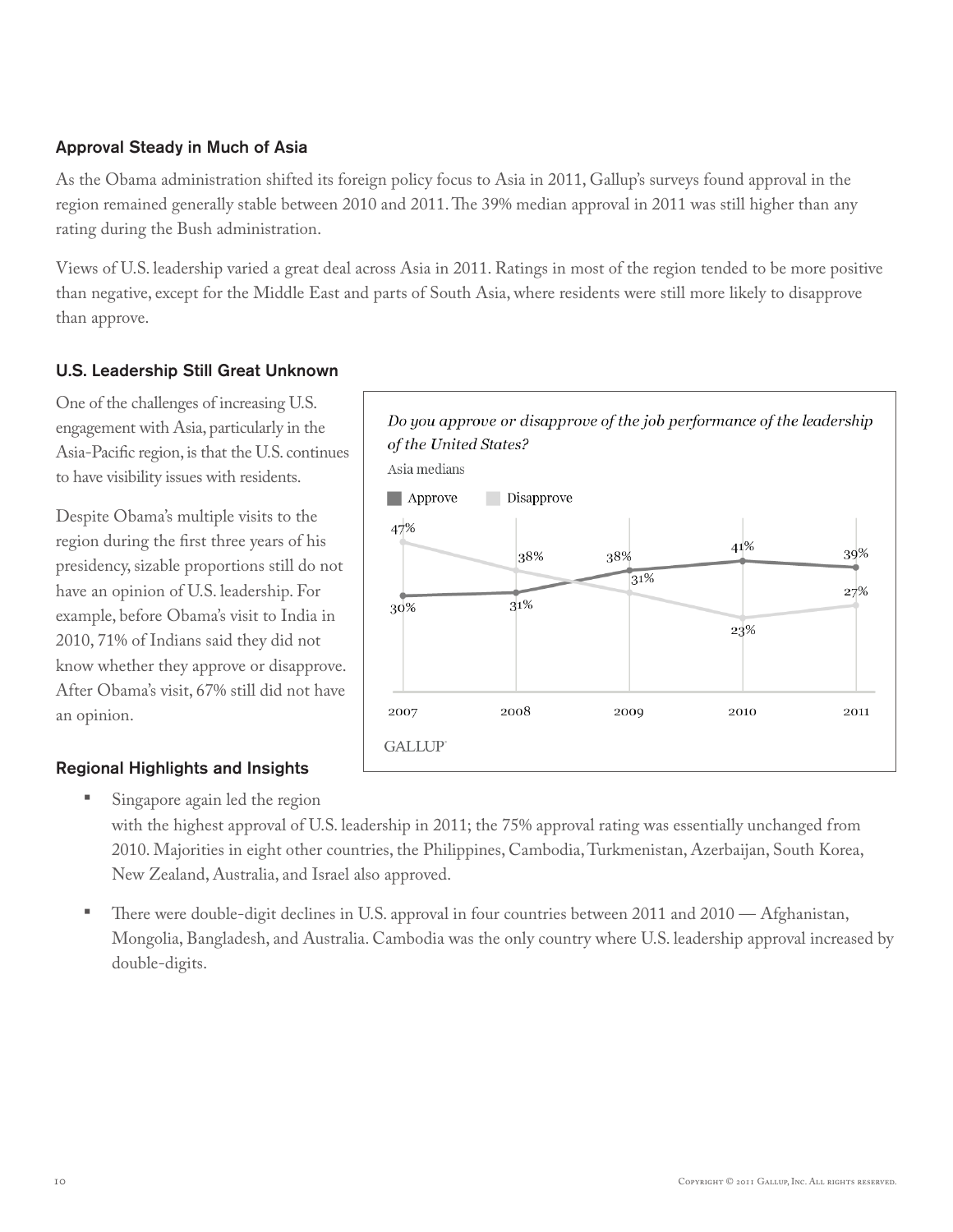### Asia

|              | Approve | <b>Disapprove</b> | Don't know/<br><b>Refused</b> | <b>2011 Survey dates</b>                   | Approval difference<br>from 2010 to 2011<br>(pct. pts.) |
|--------------|---------|-------------------|-------------------------------|--------------------------------------------|---------------------------------------------------------|
| Singapore    | 75%     | 16%               | 9%                            | Sep 1-Oct 30, 2011                         | $-2$                                                    |
| Cambodia     | 67%     | $7\%$             | 26%                           | Apr 22-May 5, 2011                         | 11                                                      |
| Philippines  | 63%     | 21%               | 16%                           | May 22-May 28, 2011                        | $-3$                                                    |
| Turkmenistan | 62%     | 18%               | 20%                           | Jun 9-Jul 29, 2011                         | $\mathcal{H}(z)$                                        |
| Azerbaijan   | 58%     | 19%               | 22%                           | Jul 17-Aug 7, 2011                         | $\mathcal{C}[c]$                                        |
| New Zealand  | 57%     | 28%               | 14%                           | Sep 26-Nov 1, 2011                         | $-8$                                                    |
| South Korea  | 57%     | 18%               | 25%                           | Jun 16-Jul 12, 2011                        | $\sqrt{2}$                                              |
| Australia    | 56%     | 22%               | 22%                           | Mar 9-Apr 16, 2011                         | $-13$                                                   |
| Israel       | 55%     | 34%               | 10%                           | Oct 31-Dec 18, 2011                        | $\mathbf{1}$                                            |
| Georgia      | 50%     | 21%               | 29%                           | Jun 15-Jul 15, 2011                        | $\ensuremath{\mathfrak{Z}}$                             |
| Mongolia     | 48%     | 6%                | 46%                           | Jun 3-Jun 26, 2011                         | $-10$                                                   |
| Taiwan       | 47%     | 15%               | 38%                           | Jun 15-Oct 6, 2011                         | $-5$                                                    |
| Hong Kong    | 46%     | 41%               | 13%                           | Jun 7-Jul 8, 2011                          | $\sqrt{5}$                                              |
| Japan        | 46%     | 27%               | 28%                           | Nov 9-Dec 4, 2011                          | $-5$                                                    |
| Armenia      | 46%     | 31%               | 22%                           | Jul 6-Aug 2, 2011                          | $-4$                                                    |
| Thailand     | 44%     | $8\%$             | 48%                           | Jun 11-Jul 22, 2011                        | $\ensuremath{\mathfrak{Z}}$                             |
| Uzbekistan   | 42%     | 22%               | 35%                           | Aug 29-Sep 18, 2011                        | $-5$                                                    |
| Tajikistan   | 41%     | 35%               | 24%                           | Jun 23-Aug 19, 2011                        | $-6$                                                    |
| Kazakhstan   | 39%     | 21%               | 40%                           | Jun 9-Jul 1, 2011                          | $-3$                                                    |
| Malaysia     | 38%     | 31%               | 32%                           | Jul 4-Aug 4, 2011                          | $-1$                                                    |
| Kyrgyzstan   | 35%     | 37%               | 28%                           | Jun 4-Jun 30, 2011                         | $\sqrt{5}$                                              |
| Indonesia    | 32%     | 34%               | 34%                           | May 18-May 31, 2011                        | $-1$                                                    |
| Afghanistan  | 31%     | 62%               | $7\%$                         | Apr 24-May 2, 2011                         | $-12$                                                   |
| $Iraq^*$     | 29%     | 56%               | 15%                           | Feb 21-Mar 3, 2011;<br>Sep 13-Sep 25, 2011 | $-7$                                                    |
| Nepal        | 28%     | 16%               | 55%                           | Apr 17-May 4, 2011                         | $-6$                                                    |
| Turkey       | 27%     | 59%               | 14%                           | Apr 14-May 11, 2011                        | $\mathbf{1}$                                            |
| Pakistan     | 26%     | 49%               | 24%                           | Apr 25-May 14, 2011                        | $8\,$                                                   |
| Laos         | 26%     | 11%               | 63%                           | Jun 10-Aug 6, 2011                         | $\mathfrak{z}[\mathfrak{c}\mathfrak{z}]\mathfrak{c}$    |
| Bangladesh   | 23%     | 37%               | 40%                           | Apr 15-Apr 30, 2011                        | $-17$                                                   |
| Sri Lanka    | 23%     | 26%               | 50%                           | Apr 5-Apr 22, 2011                         | $-7$                                                    |
| Vietnam      | $21\%$  | 12%               | $67\%$                        | Apr 11-Apr 26, 2011                        | $-5$                                                    |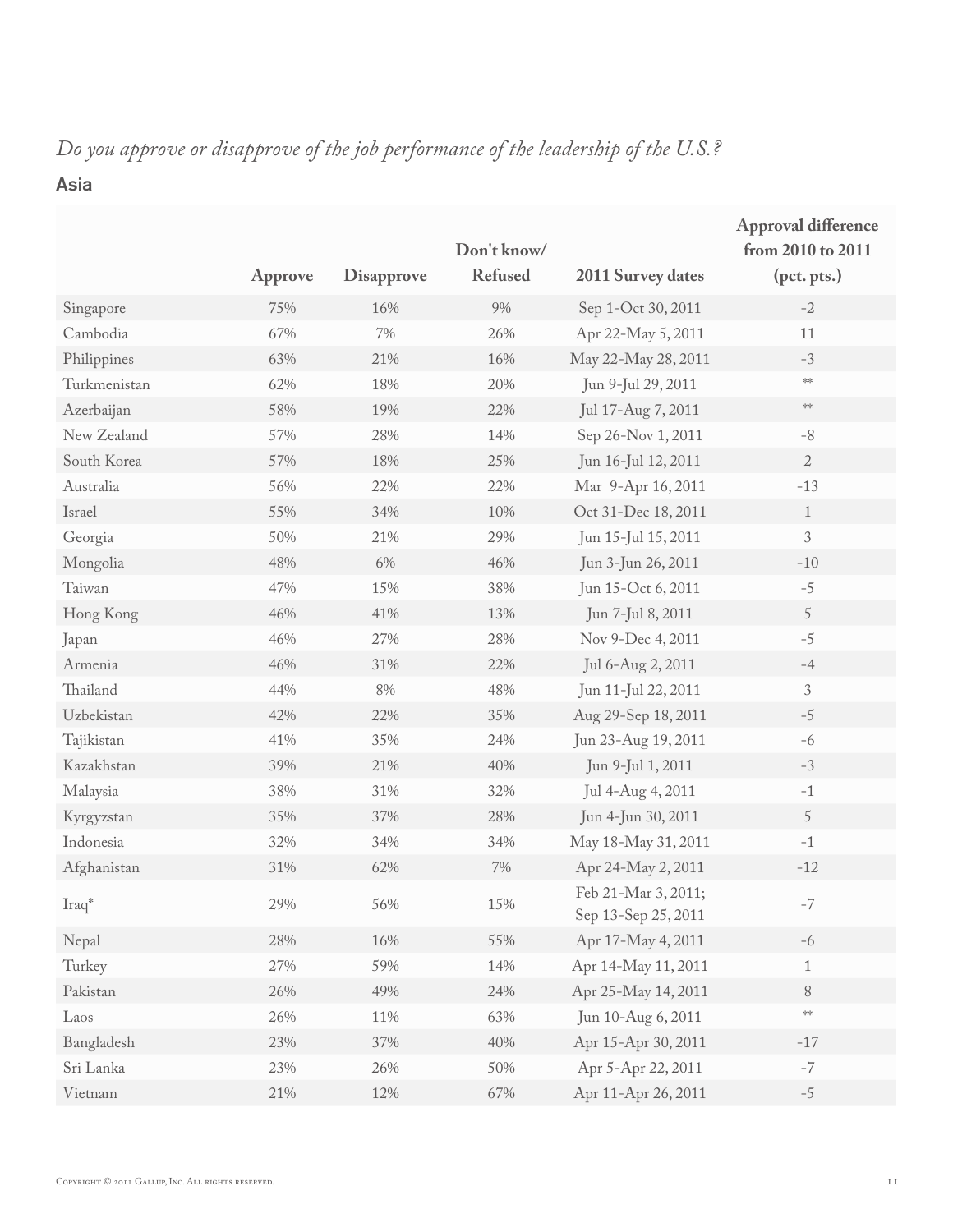### Asia

|                          | Approve | <b>Disapprove</b> | Don't know/<br><b>Refused</b> | 2011 Survey dates                          | <b>Approval difference</b><br>from 2010 to 2011<br>(pct. pts.) |
|--------------------------|---------|-------------------|-------------------------------|--------------------------------------------|----------------------------------------------------------------|
| Lebanon <sup>*</sup>     | 20%     | 71%               | 9%                            | Mar 1-Apr 25, 2011;<br>Sep 14-Oct 16, 2011 | $-6$                                                           |
| Cyprus                   | 18%     | 40%               | 41%                           | Apr 11-May 10, 2011                        | $-6$                                                           |
| Yemen*                   | 18%     | 57%               | 24%                           | Jul 23-Jul 29, 2011                        |                                                                |
| India                    | 16%     | 17%               | 67%                           | Apr 11-Jun 16, 2011                        | $-2$                                                           |
| Palestinian Territories* | 10%     | 80%               | 10%                           | Sep 2-Sep 10, 2011                         | $-7$                                                           |
| Iran                     | 9%      | 65%               | 25%                           | Feb 26-Mar 30, 2011                        | $2 c2 c$                                                       |
|                          |         |                   |                               |                                            |                                                                |

\*Data aggregated from multiple surveys in 2011.

\*\*No data available for 2010.

Figures may not add to 100% because of rounding.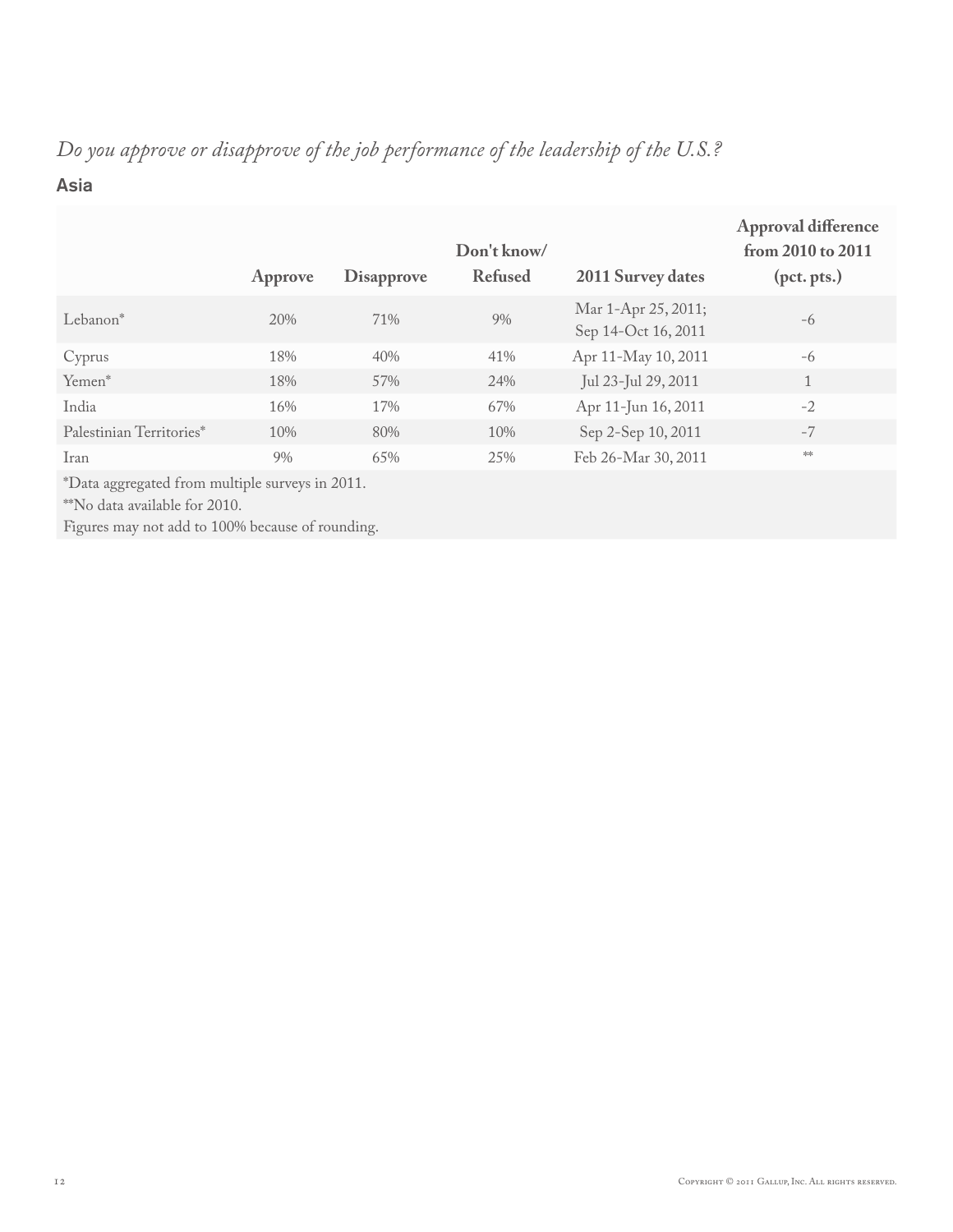### More Big Losses in 2011

*Biggest Losses in Approval*

|                          | Approve | <b>Approval difference from</b><br>2010 to 2011 (pct. pts.) |
|--------------------------|---------|-------------------------------------------------------------|
| Panama                   | 36%     | $-24$                                                       |
| Chile                    | 41%     | $-21$                                                       |
| Central African Republic | 73%     | $-21$                                                       |
| South Africa             | 74%     | $-18$                                                       |
| Cameroon                 | 73%     | $-17$                                                       |
| Chad                     | 62%     | $-17$                                                       |
| Bangladesh               | 23%     | $-17$                                                       |
| Niger                    | 69%     | $-17$                                                       |
| Sweden                   | 35%     | $-15$                                                       |
| Djibouti                 | 61%     | $-15$                                                       |
| Mexico                   | 26%     | $-14$                                                       |
| Australia                | 56%     | $-12$                                                       |
| France                   | 42%     | $-13$                                                       |
| Colombia                 | 46%     | $-12$                                                       |
| Sierra Leone             | 81%     | $-12$                                                       |
| Haiti                    | 67%     | $-12$                                                       |
| Tanzania                 | 75%     | $-12$                                                       |
| Afghanistan              | 31%     | $-12$                                                       |
| Spain                    | 42%     | $-12$                                                       |
| Peru                     | 39%     | $-11$                                                       |
| Uganda                   | 79%     | $-11$                                                       |
| Uruguay                  | 33%     | $-11$                                                       |
| Montenegro               | 22%     | $-10$                                                       |
| Mongolia                 | 48%     | $-10$                                                       |
| <b>Belarus</b>           | 19%     | $-10$                                                       |
| Canada                   | 53%     | $-10$                                                       |
| Germany                  | 40%     | $-10$                                                       |
| Burkina Faso             | 85%     | $-10$                                                       |

The list of countries where approval of U.S. leadership dropped substantially —10 points or more — in 2011 is nearly twice as long as the list in 2010. The list represents every major global region and includes major nations and longtime U.S. allies.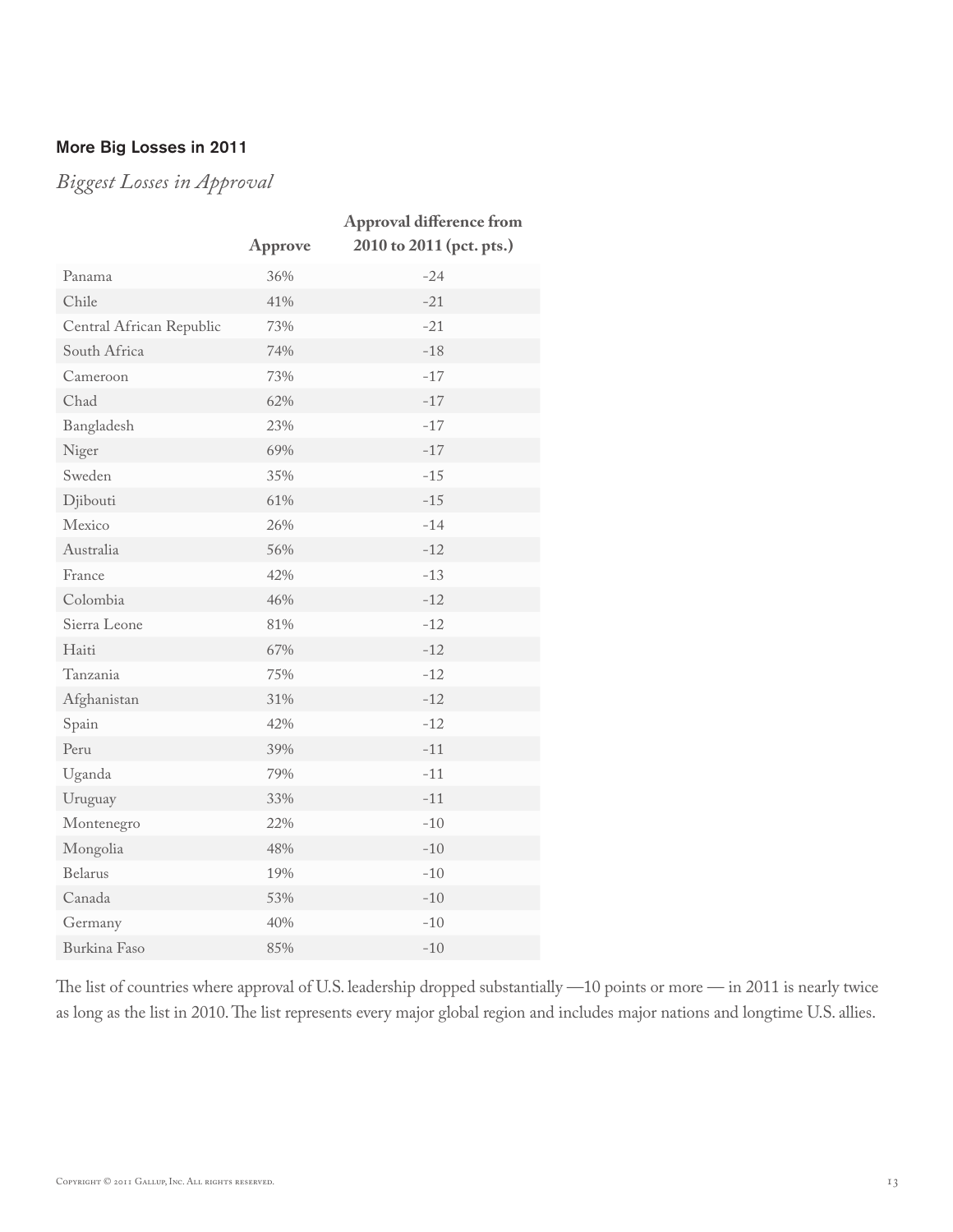#### Few Big Gains in 2011

# *Biggest Gains in Approval*

|                |         | Approval difference from |
|----------------|---------|--------------------------|
|                | Approve | 2010 to 2011 (pct. pts.) |
| Belgium        | 45%     | 16                       |
| United Kingdom | 67%     | 13                       |
| Cambodia       | 67%     |                          |

U.S. leadership approval made substantial gains in three countries in 2011: Belgium, the United Kingdom, and Cambodia.

#### Moving Forward

The results from the U.S.-Global Leadership Track show U.S. leadership faces increasing challenges as it attempts to build engagement around the world, but in many places, it will do so already well-positioned with the public. The Meridian International Center and Gallup are committed to improving international relations by bringing leaders together to discuss global perceptions of the U.S. through the U.S.-Global Leadership Project.

#### Methodology

Results are based on face-to-face and telephone interviews with approximately 1,000 adults, aged 15 and older, conducted throughout 2010 in 116 countries and 2011 in 136 countries. In Algeria, Comoros, Egypt, Iraq, Lebanon, Mauritania, Morocco, Palestinian Territories, Somaliland region, Tunisia, and Yemen, measures are aggregated based on multiple surveys conducted in 2010 and 2011. For results based on the total samples, one can say with 95% confidence that the maximum margin of sampling error ranges from ±1.7 percentage points to ±5.7 percentage points. The margin of error reflects the influence of data weighting. In addition to sampling error, question wording and practical difficulties in conducting surveys can introduce error or bias into the findings of public opinion polls.

With some exceptions, all samples are probability based and nationally representative of the resident population aged 15 and older.

Exceptions include areas where the safety of interviewing staff is threatened, scarcely populated islands in some countries, and areas that interviewers can reach only by foot, animal, or small boat.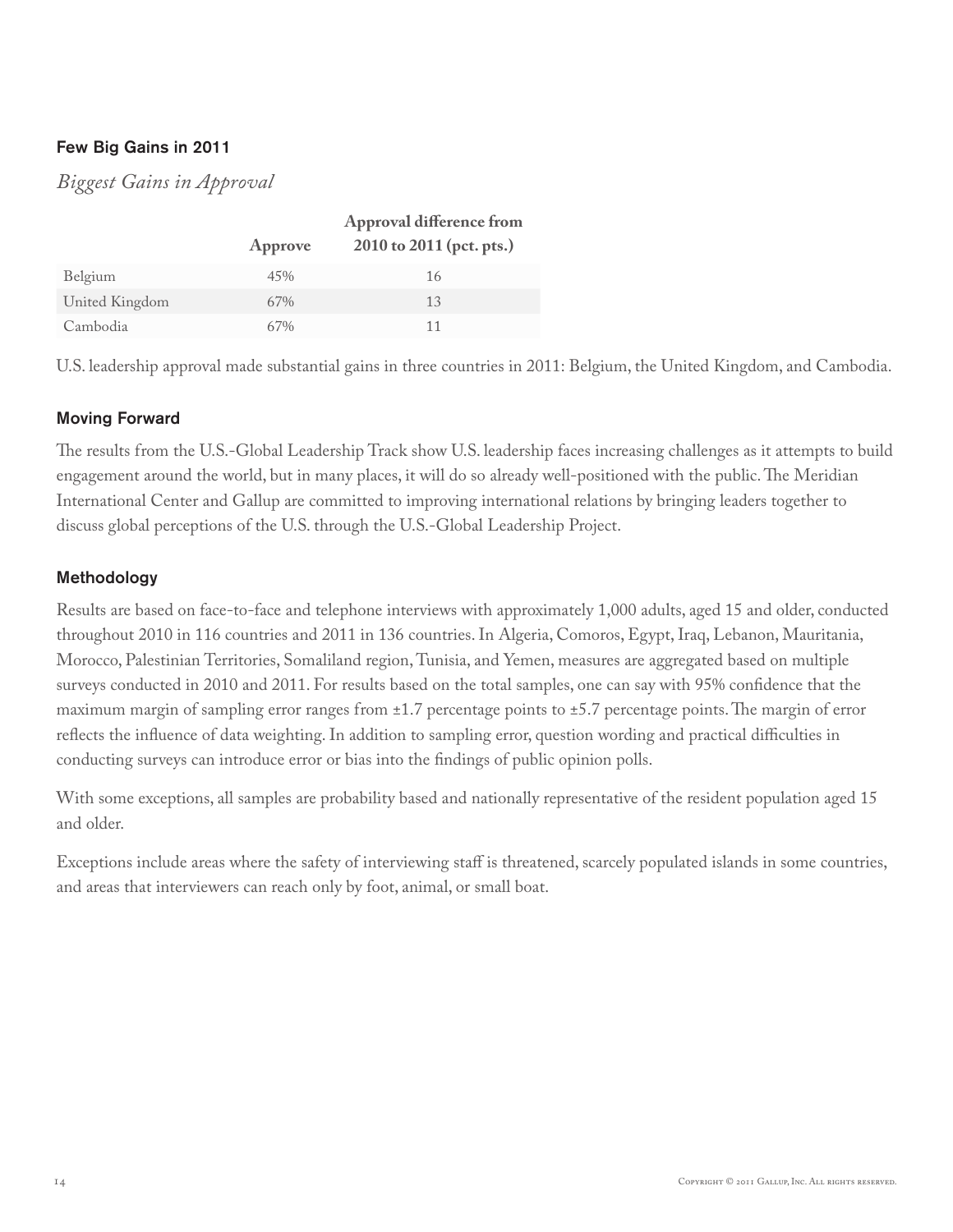### Global Snapshots

| Afghanistan                   |      |      |      |      |      |
|-------------------------------|------|------|------|------|------|
|                               | 2007 | 2008 | 2009 | 2010 | 2011 |
| Approve of<br>U.S. leadership |      | 48%  | 47%  | 43%  | 37%  |
| Albania                       |      |      |      |      |      |
|                               | 2007 | 2008 | 2009 | 2010 | 2011 |
| Approve of<br>U.S. leadership |      |      | 78%  | 84%  | 77%  |
| Algeria*                      |      |      |      |      |      |
|                               | 2007 | 2008 | 2009 | 2010 | 2011 |
| Approve of<br>U.S. leadership |      | 25%  | 45%  | 35%  | 37%  |
| Angola                        |      |      |      |      |      |
|                               | 2007 | 2008 | 2009 | 2010 | 2011 |
| Approve of<br>U.S. leadership |      | 54%  |      |      | 82%  |
| Argentina                     |      |      |      |      |      |
|                               | 2007 | 2008 | 2009 | 2010 | 2011 |
| Approve of<br>U.S. leadership | 11%  | 11%  | 42%  | 31%  | 25%  |
| Armenia                       |      |      |      |      |      |
|                               | 2007 | 2008 | 2009 | 2010 | 2011 |
| Approve of<br>U.S. leadership | 55%  | 54%  | 50%  | 50%  | 46%  |
| Australia                     |      |      |      |      |      |
|                               | 2007 | 2008 | 2009 | 2010 | 2011 |
| Approve of<br>U.S. leadership | 25%  | 25%  |      | 69%  | 56%  |
| Austria                       |      |      |      |      |      |
|                               | 2007 | 2008 | 2009 | 2010 | 2011 |
| Approve of<br>U.S. leadership |      | 8%   |      | 45%  | 41%  |
| Azerbaijan                    |      |      |      |      |      |
|                               | 2007 | 2008 | 2009 | 2010 | 2011 |
| Approve of<br>U.S. leadership | 31%  | 48%  | 53%  | 58%  | 58%  |

| Azerbaijan                    |      |      |      |      |      |
|-------------------------------|------|------|------|------|------|
|                               | 2007 | 2008 | 2009 | 2010 | 2011 |
| Approve of<br>U.S. leadership | 31%  | 48%  | 53%  | 58%  | 58%  |
| Bahrain*                      |      |      |      |      |      |
|                               | 2007 | 2008 | 2009 | 2010 | 2011 |
| Approve of<br>U.S. leadership |      |      | 38%  |      |      |
| Bangladesh                    |      |      |      |      |      |
|                               | 2007 | 2008 | 2009 | 2010 | 2011 |
| Approve of<br>U.S. leadership | 19%  | 34%  | 38%  | 40%  | 23%  |
| Belarus                       |      |      |      |      |      |
|                               | 2007 | 2008 | 2009 | 2010 | 2011 |
| Approve of<br>U.S. leadership | 11%  | 13%  | 23%  | 29%  | 19%  |
| Belgium                       |      |      |      |      |      |
|                               | 2007 | 2008 | 2009 | 2010 | 2011 |
| Approve of<br>U.S. leadership | 8%   | 12%  |      | 30%  | 45%  |
| Belize                        |      |      |      |      |      |
|                               | 2007 | 2008 | 2009 | 2010 | 2011 |
| Approve of<br>U.S. leadership | 32%  |      |      |      |      |
| Benin                         |      |      |      |      |      |
|                               | 2007 | 2008 | 2009 | 2010 | 2011 |
| Approve of<br>U.S. leadership |      |      |      |      | 63%  |
| Bolivia                       |      |      |      |      |      |
|                               | 2007 | 2008 | 2009 | 2010 | 2011 |
| Approve of<br>U.S. leadership | 26%  | 22%  | 40%  | 38%  | 32%  |
| Bosnia and Herzegovina        |      |      |      |      |      |
|                               | 2007 | 2008 | 2009 | 2010 | 2011 |
| Approve of<br>U.S. leadership |      |      | 25%  | 34%  | 29%  |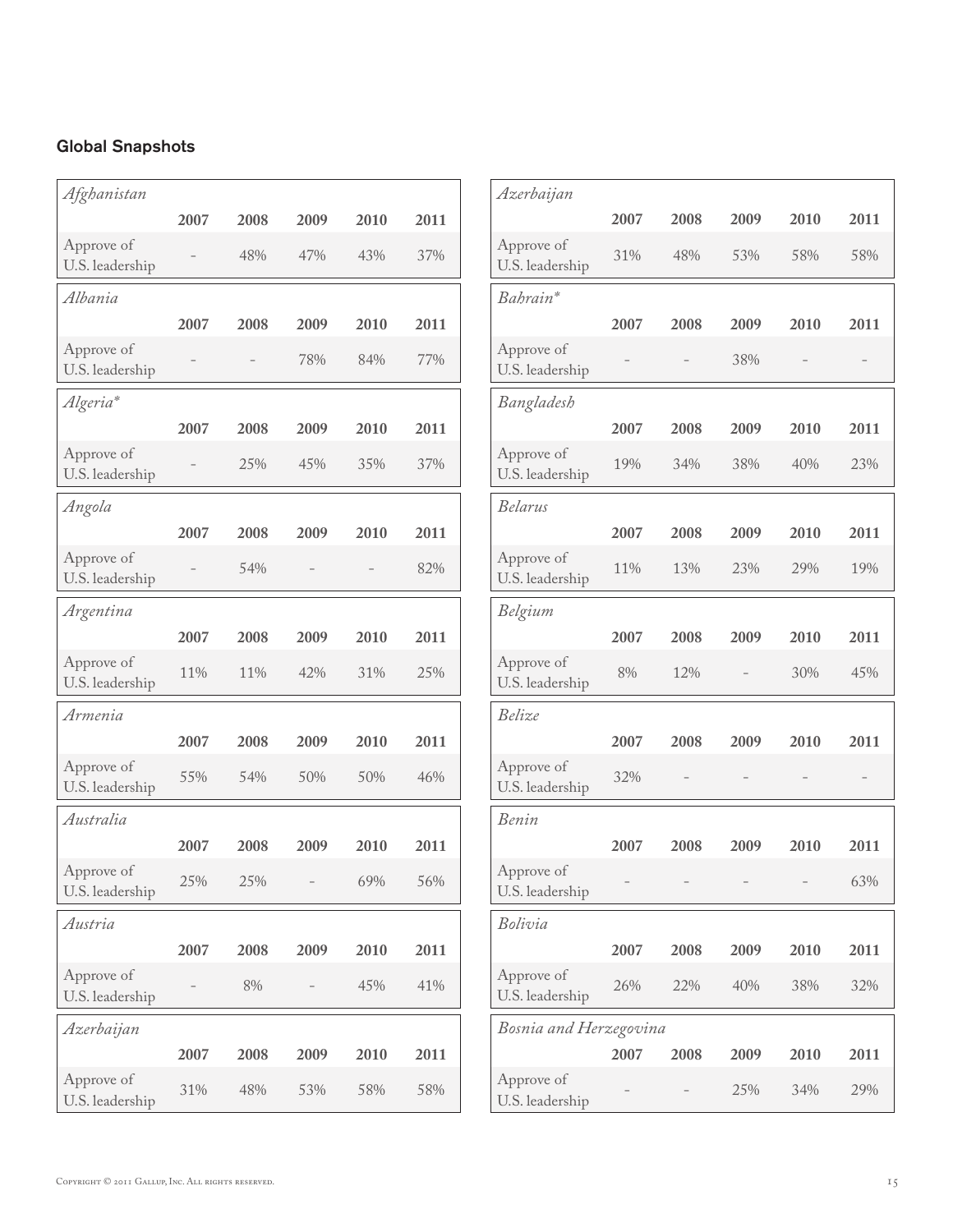| Botswana                      |      |      |      |      |      |
|-------------------------------|------|------|------|------|------|
|                               | 2007 | 2008 | 2009 | 2010 | 2011 |
| Approve of<br>U.S. leadership |      | 65%  |      |      | 67%  |
| Brazil                        |      |      |      |      |      |
|                               | 2007 | 2008 | 2009 | 2010 | 2011 |
| Approve of<br>U.S. leadership | 26%  | 23%  | 48%  | 43%  | 34%  |
| Bulgaria                      |      |      |      |      |      |
|                               | 2007 | 2008 | 2009 | 2010 | 2011 |
| Approve of<br>U.S. leadership |      |      |      | 43%  | 40%  |
| Burkina Faso                  |      |      |      |      |      |
|                               | 2007 | 2008 | 2009 | 2010 | 2011 |
| Approve of<br>U.S. leadership | 60%  | 67%  |      | 95%  | 85%  |
| Burundi                       |      |      |      |      |      |
|                               | 2007 | 2008 | 2009 | 2010 | 2011 |
| Approve of<br>U.S. leadership |      | 67%  | 86%  |      | 77%  |
| Cambodia                      |      |      |      |      |      |
|                               | 2007 | 2008 | 2009 | 2010 | 2011 |
| Approve of<br>U.S. leadership | 85%  | 62%  | 64%  | 56%  | 67%  |
| Cameroon                      |      |      |      |      |      |
|                               | 2007 | 2008 | 2009 | 2010 | 2011 |
| Approve of<br>U.S. leadership | 58%  | 63%  | 88%  | 91%  | 73%  |
| Canada                        |      |      |      |      |      |
|                               | 2007 | 2008 | 2009 | 2010 | 2011 |
| Approve of<br>U.S. leadership |      | 22%  | 63%  | 63%  | 53%  |
| Central African Republic      |      |      |      |      |      |
|                               | 2007 | 2008 | 2009 | 2010 | 2011 |
| Approve of<br>U.S. leadership |      |      |      | 94%  | 73%  |

| Chad                          |      |      |      |      |      |
|-------------------------------|------|------|------|------|------|
|                               | 2007 | 2008 | 2009 | 2010 | 2011 |
| Approve of<br>U.S. leadership | 57%  | 84%  | 86%  | 79%  | 62%  |
| Chile                         |      |      |      |      |      |
|                               | 2007 | 2008 | 2009 | 2010 | 2011 |
| Approve of<br>U.S. leadership | 27%  | 29%  | 59%  | 62%  | 41%  |
| Colombia                      |      |      |      |      |      |
|                               | 2007 | 2008 | 2009 | 2010 | 2011 |
| Approve of<br>U.S. leadership | 34%  | 48%  | 60%  | 58%  | 46%  |
| Comoros*                      |      |      |      |      |      |
|                               | 2007 | 2008 | 2009 | 2010 | 2011 |
| Approve of<br>U.S. leadership |      |      | 61%  | 68%  | 71%  |
| Congo Brazzaville             |      |      |      |      |      |
|                               | 2007 | 2008 | 2009 | 2010 | 2011 |
| Approve of<br>U.S. leadership |      | 85%  |      |      | 71%  |
| Congo Kinshasa                |      |      |      |      |      |
|                               | 2007 | 2008 | 2009 | 2010 | 2011 |
| Approve of<br>U.S. leadership |      |      | 89%  |      | 86%  |
| Costa Rica                    |      |      |      |      |      |
|                               | 2007 | 2008 | 2009 | 2010 | 2011 |
| Approve of<br>U.S. leadership | 35%  | 33%  | 62%  | 54%  | 48%  |
| Croatia                       |      |      |      |      |      |
|                               | 2007 | 2008 | 2009 | 2010 | 2011 |
| Approve of<br>U.S. leadership |      |      | 56%  | 42%  | 35%  |
| Cyprus                        |      |      |      |      |      |
|                               | 2007 | 2008 | 2009 | 2010 | 2011 |
| Approve of<br>U.S. leadership |      |      | 27%  | 24%  | 18%  |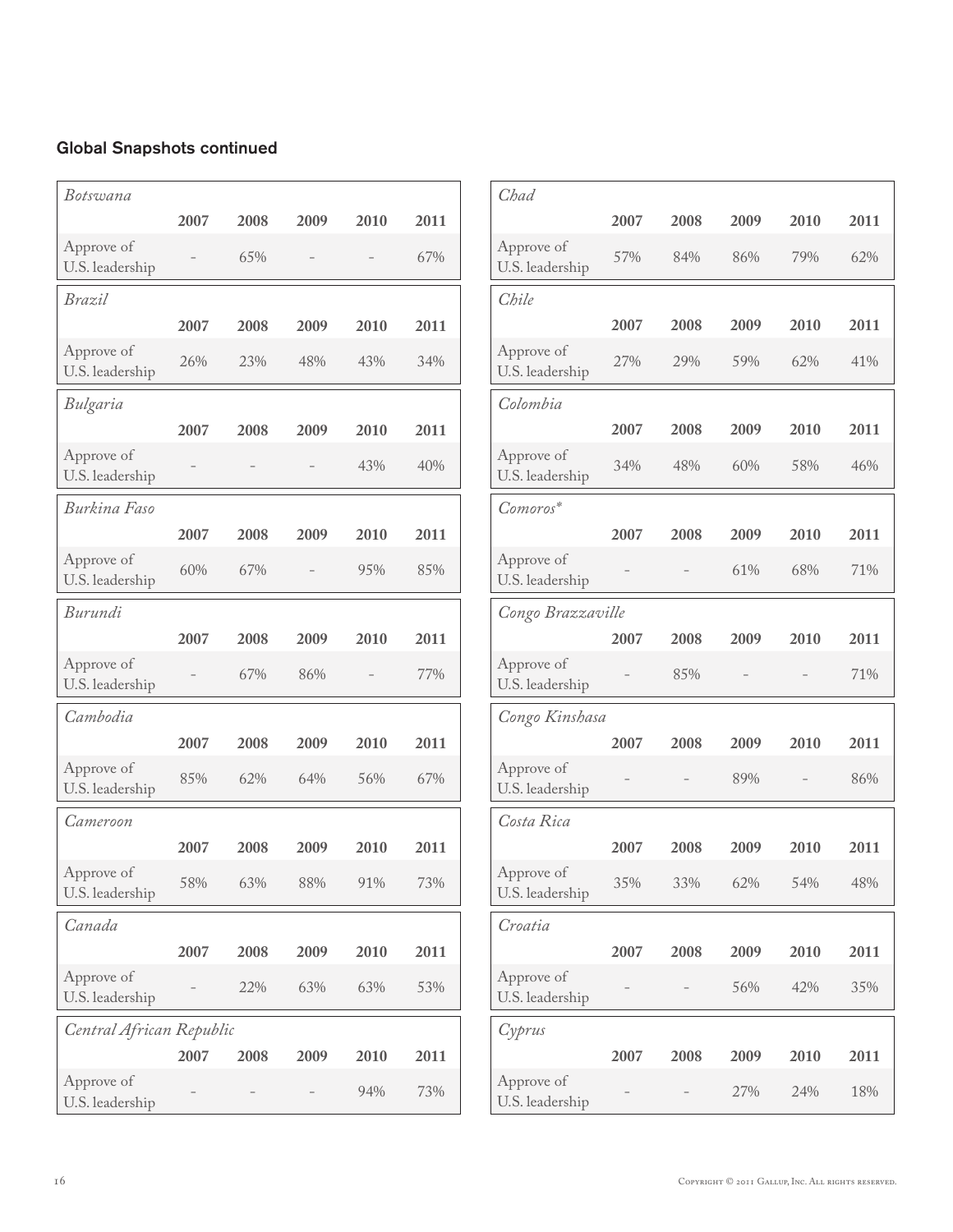| Czech Republic*               |      |      |      |      |      |
|-------------------------------|------|------|------|------|------|
|                               | 2007 | 2008 | 2009 | 2010 | 2011 |
| Approve of<br>U.S. leadership |      |      | 27%  | 24%  | 18%  |
| Denmark                       |      |      |      |      |      |
|                               | 2007 | 2008 | 2009 | 2010 | 2011 |
| Approve of<br>U.S. leadership | 21%  | 24%  | 61%  | 57%  | 50%  |
| Djibouti*                     |      |      |      |      |      |
|                               | 2007 | 2008 | 2009 | 2010 | 2011 |
| Approve of<br>U.S. leadership |      | 80%  | 75%  | 76%  | 61%  |
| Dominican Republic            |      |      |      |      |      |
|                               | 2007 | 2008 | 2009 | 2010 | 2011 |
| Approve of<br>U.S. leadership | 31%  | 35%  | 55%  | 49%  | 50%  |
| Ecuador                       |      |      |      |      |      |
|                               | 2007 | 2008 | 2009 | 2010 | 2011 |
| Approve of<br>U.S. leadership | 37%  | 35%  | 42%  | 47%  | 43%  |
| Egypt*                        |      |      |      |      |      |
|                               | 2007 | 2008 | 2009 | 2010 | 2011 |
| Approve of<br>U.S. leadership | 13%  | 6%   | 31%  | 19%  | 19%  |
| El Salvador                   |      |      |      |      |      |
|                               | 2007 | 2008 | 2009 | 2010 | 2011 |
| Approve of<br>U.S. leadership | 32%  | 36%  | 68%  | 62%  | 58%  |
| Estonia                       |      |      |      |      |      |
|                               | 2007 | 2008 | 2009 | 2010 | 2011 |
| Approve of<br>U.S. leadership | 22%  | 18%  | 40%  |      | 32%  |
| Finland                       |      |      |      |      |      |
|                               | 2007 | 2008 | 2009 | 2010 | 2011 |
| Approve of<br>U.S. leadership |      | 26%  |      | 53%  | 50%  |

| France                        |      |      |      |      |      |
|-------------------------------|------|------|------|------|------|
|                               | 2007 | 2008 | 2009 | 2010 | 2011 |
| Approve of<br>U.S. leadership |      | 13%  | 52%  | 55%  | 42%  |
| Georgia                       |      |      |      |      |      |
|                               | 2007 | 2008 | 2009 | 2010 | 2011 |
| Approve of<br>U.S. leadership | 42%  | 41%  | 45%  | 47%  | 50%  |
| Germany*                      |      |      |      |      |      |
|                               | 2007 | 2008 | 2009 | 2010 | 2011 |
| Approve of<br>U.S. leadership |      | 19%  | 57%  | 50%  | 40%  |
| Ghana                         |      |      |      |      |      |
|                               | 2007 | 2008 | 2009 | 2010 | 2011 |
| Approve of<br>U.S. leadership | 70%  | 69%  | 80%  | 91%  | 92%  |
| Greece                        |      |      |      |      |      |
|                               | 2007 | 2008 | 2009 | 2010 | 2011 |
| Approve of<br>U.S. leadership | 16%  |      | 41%  | 28%  | 22%  |
| Guatemala                     |      |      |      |      |      |
|                               | 2007 | 2008 | 2009 | 2010 | 2011 |
| Approve of<br>U.S. leadership | 41%  | 40%  | 45%  | 44%  | 41%  |
| Guinea                        |      |      |      |      |      |
|                               | 2007 | 2008 | 2009 | 2010 | 2011 |
| Approve of<br>U.S. leadership | 70%  |      |      |      | 77%  |
| Guyana                        |      |      |      |      |      |
|                               | 2007 | 2008 | 2009 | 2010 | 2011 |
| Approve of<br>U.S. leadership | 65%  |      |      |      |      |
| Haiti                         |      |      |      |      |      |
|                               | 2007 | 2008 | 2009 | 2010 | 2011 |
| Approve of<br>U.S. leadership |      | 69%  |      | 79%  | 67%  |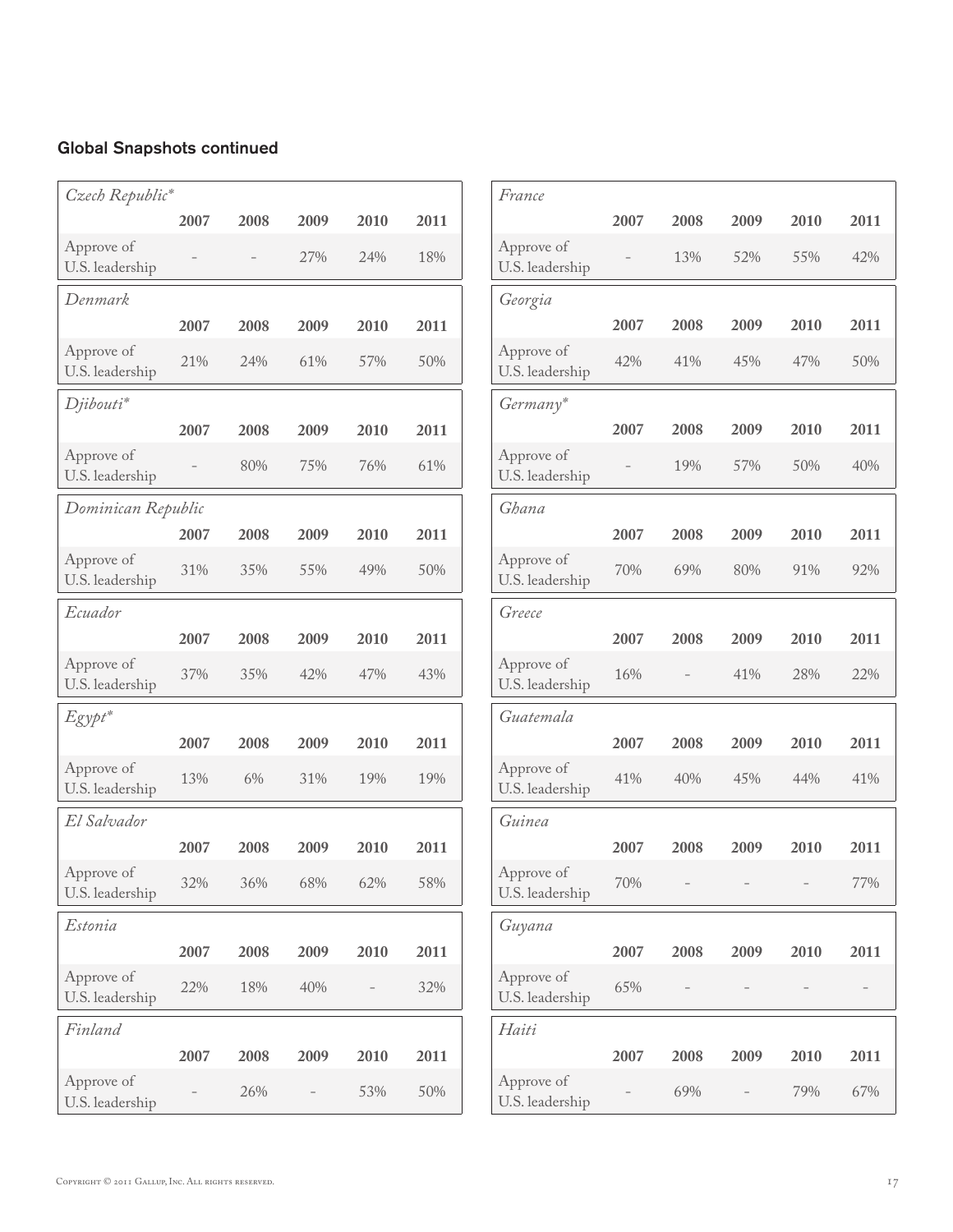| Honduras                      |      |      |      |      |      |
|-------------------------------|------|------|------|------|------|
|                               | 2007 | 2008 | 2009 | 2010 | 2011 |
| Approve of<br>U.S. leadership | 50%  | 47%  | 54%  | 44%  | 45%  |
| Hong Kong                     |      |      |      |      |      |
|                               | 2007 | 2008 | 2009 | 2010 | 2011 |
| Approve of<br>U.S. leadership |      | 22%  | 48%  | 41%  | 46%  |
| Hungary                       |      |      |      |      |      |
|                               | 2007 | 2008 | 2009 | 2010 | 2011 |
| Approve of<br>U.S. leadership | 41%  |      | 39%  | 54%  | 53%  |
| <b>Iceland</b>                |      |      |      |      |      |
|                               | 2007 | 2008 | 2009 | 2010 | 2011 |
| Approve of<br>U.S. leadership |      | 14%  |      |      |      |
| India                         |      |      |      |      |      |
|                               | 2007 | 2008 | 2009 | 2010 | 2011 |
| Approve of<br>U.S. leadership | 27%  | 31%  | 26%  | 18%  | 16%  |
| Indonesia                     |      |      |      |      |      |
|                               | 2007 | 2008 | 2009 | 2010 | 2011 |
| Approve of<br>U.S. leadership | 31%  | 46%  | 35%  | 33%  | 32%  |
| Iran                          |      |      |      |      |      |
|                               | 2007 | 2008 | 2009 | 2010 | 2011 |
| Approve of<br>U.S. leadership | 22%  | 16%  |      |      | 9%   |
| Iraq*                         |      |      |      |      |      |
|                               | 2007 | 2008 | 2009 | 2010 | 2011 |
| Approve of<br>U.S. leadership |      | 35%  | 24%  | 36%  | 29%  |
| <b>Ireland</b>                |      |      |      |      |      |
|                               | 2007 | 2008 | 2009 | 2010 | 2011 |
| Approve of<br>U.S. leadership |      | 23%  | 80%  | 63%  | 68%  |

| <b>Israel</b>                 |      |      |      |      |      |
|-------------------------------|------|------|------|------|------|
|                               | 2007 | 2008 | 2009 | 2010 | 2011 |
| Approve of<br>U.S. leadership | 66%  | 62%  | 61%  | 54%  | 55%  |
| Italy                         |      |      |      |      |      |
|                               | 2007 | 2008 | 2009 | 2010 | 2011 |
| Approve of<br>U.S. leadership | 18%  | 19%  | 49%  | 51%  | 50%  |
| Ivory Coast                   |      |      |      |      |      |
|                               | 2007 | 2008 | 2009 | 2010 | 2011 |
| Approve of<br>U.S. leadership |      |      | 94%  |      |      |
| Jamaica                       |      |      |      |      |      |
|                               | 2007 | 2008 | 2009 | 2010 | 2011 |
| Approve of<br>U.S. leadership |      |      |      |      | 31%  |
| Japan                         |      |      |      |      |      |
|                               | 2007 | 2008 | 2009 | 2010 | 2011 |
| Approve of<br>U.S. leadership | 24%  | 28%  | 66%  | 51%  | 46%  |
| Jordan                        |      |      |      |      |      |
|                               | 2007 | 2008 | 2009 | 2010 | 2011 |
| Approve of<br>U.S. leadership | 18%  | 9%   |      |      |      |
| Kazakhstan                    |      |      |      |      |      |
|                               | 2007 | 2008 | 2009 | 2010 | 2011 |
| Approve of<br>U.S. leadership | 30%  | 20%  | 36%  | 42%  | 39%  |
| Kenya                         |      |      |      |      |      |
|                               | 2007 | 2008 | 2009 | 2010 | 2011 |
| Approve of<br>U.S. leadership | 80%  | 82%  | 93%  | 87%  | 83%  |
| Kosovo                        |      |      |      |      |      |
|                               | 2007 | 2008 | 2009 | 2010 | 2011 |
| Approve of<br>U.S. leadership |      |      | 88%  | 88%  | 90%  |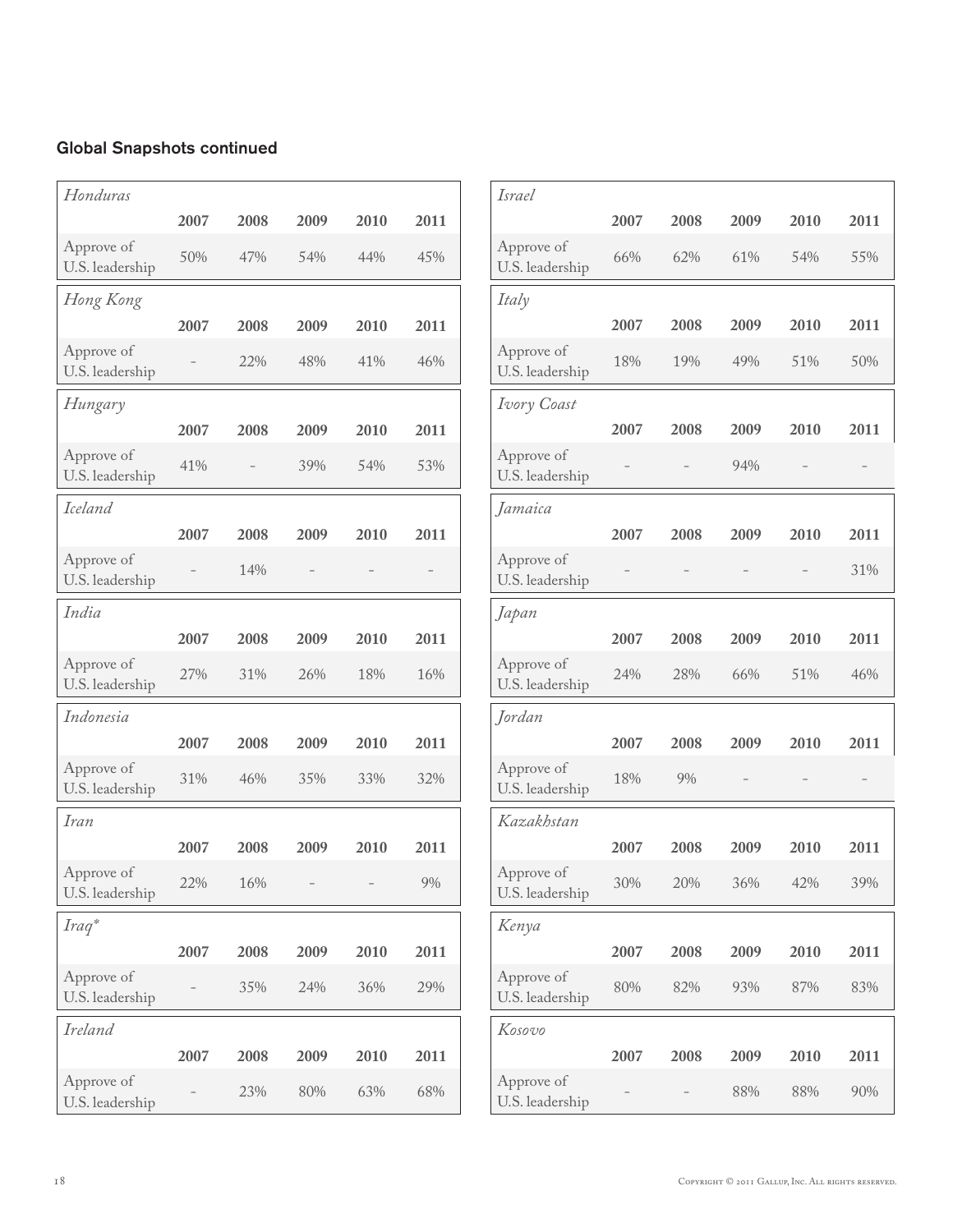| Kuwait*                       |      |      |      |      |      |
|-------------------------------|------|------|------|------|------|
|                               | 2007 | 2008 | 2009 | 2010 | 2011 |
| Approve of<br>U.S. leadership |      |      | 43%  |      |      |
| Kyrgyzstan                    |      |      |      |      |      |
|                               | 2007 | 2008 | 2009 | 2010 | 2011 |
| Approve of<br>U.S. leadership | 34%  | 28%  | 34%  | 30%  | 35%  |
| Laos                          |      |      |      |      |      |
|                               | 2007 | 2008 | 2009 | 2010 | 2011 |
| Approve of<br>U.S. leadership | 34%  | 35%  |      |      | 26%  |
| Latvia                        |      |      |      |      |      |
|                               | 2007 | 2008 | 2009 | 2010 | 2011 |
| Approve of<br>U.S. leadership | 20%  | 19%  | 35%  |      | 27%  |
| Lebanon*                      |      |      |      |      |      |
|                               | 2007 | 2008 | 2009 | 2010 | 2011 |
| Approve of<br>U.S. leadership |      | 25%  | 26%  | 26%  | 20%  |
| Lesotho                       |      |      |      |      |      |
|                               | 2007 | 2008 | 2009 | 2010 | 2011 |
| Approve of<br>U.S. leadership |      |      |      |      | 79%  |
| Liberia                       |      |      |      |      |      |
|                               | 2007 | 2008 | 2009 | 2010 | 2011 |
| Approve of<br>U.S. leadership |      | 81%  |      | 90%  |      |
| Libya*                        |      |      |      |      |      |
|                               | 2007 | 2008 | 2009 | 2010 | 2011 |
| Approve of<br>U.S. leadership |      |      |      | 33%  |      |
| Lithuania                     |      |      |      |      |      |
|                               | 2007 | 2008 | 2009 | 2010 | 2011 |
| Approve of<br>U.S. leadership | 30%  | 25%  | 47%  | 50%  | 53%  |

| Luxembourg                    |      |      |      |      |      |
|-------------------------------|------|------|------|------|------|
|                               | 2007 | 2008 | 2009 | 2010 | 2011 |
| Approve of<br>U.S. leadership |      | 23%  |      | 55%  | 46%  |
| Macedonia                     |      |      |      |      |      |
|                               | 2007 | 2008 | 2009 | 2010 | 2011 |
| Approve of<br>U.S. leadership |      |      | 62%  | 58%  | 54%  |
| Madagascar                    |      |      |      |      |      |
|                               | 2007 | 2008 | 2009 | 2010 | 2011 |
| Approve of<br>U.S. leadership |      | 84%  |      |      | 79%  |
| Malawi                        |      |      |      |      |      |
|                               | 2007 | 2008 | 2009 | 2010 | 2011 |
| Approve of<br>U.S. leadership | 87%  |      | 83%  |      | 69%  |
| Malaysia                      |      |      |      |      |      |
|                               | 2007 | 2008 | 2009 | 2010 | 2011 |
| Approve of<br>U.S. leadership | 22%  | 23%  | 37%  | 39%  | 38%  |
| Mali                          |      |      |      |      |      |
|                               | 2007 | 2008 | 2009 | 2010 | 2011 |
| Approve of<br>U.S. leadership |      | 87%  | 89%  | 95%  | 87%  |
| Malta                         |      |      |      |      |      |
|                               | 2007 | 2008 | 2009 | 2010 | 2011 |
| Approve of<br>U.S. leadership |      |      | 21%  | 30%  | 25%  |
| Mauritania*                   |      |      |      |      |      |
|                               | 2007 | 2008 | 2009 | 2010 | 2011 |
| Approve of<br>U.S. leadership | 50%  | 44%  | 67%  | 71%  | 79%  |
| <b>Mauritius</b>              |      |      |      |      |      |
|                               | 2007 | 2008 | 2009 | 2010 | 2011 |
| Approve of<br>U.S. leadership |      |      |      |      | 74%  |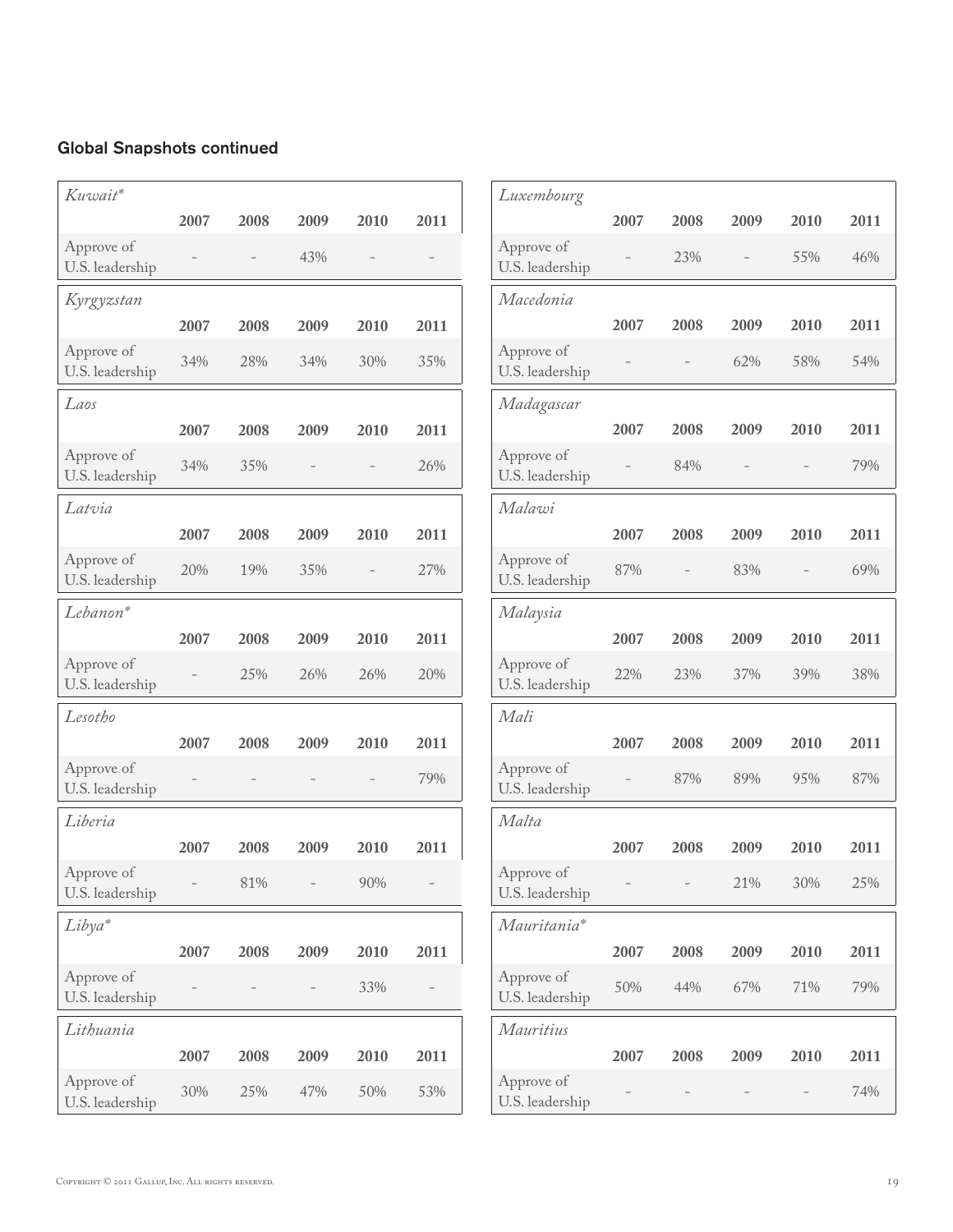| Mexico                        |      |      |      |      |      |
|-------------------------------|------|------|------|------|------|
|                               | 2007 | 2008 | 2009 | 2010 | 2011 |
| Approve of<br>U.S. leadership | 34%  | 24%  | 53%  | 40%  | 26%  |
| Moldova                       |      |      |      |      |      |
|                               | 2007 | 2008 | 2009 | 2010 | 2011 |
| Approve of<br>U.S. leadership | 39%  | 39%  | 44%  | 45%  | 45%  |
| Mongolia                      |      |      |      |      |      |
|                               | 2007 | 2008 | 2009 | 2010 | 2011 |
| Approve of<br>U.S. leadership | 56%  | 51%  |      | 58%  | 48%  |
| Montenegro                    |      |      |      |      |      |
|                               | 2007 | 2008 | 2009 | 2010 | 2011 |
| Approve of<br>U.S. leadership |      |      | 34%  | 32%  | 22%  |
| Morocco*                      |      |      |      |      |      |
|                               | 2007 | 2008 | 2009 | 2010 | 2011 |
| Approve of<br>U.S. leadership |      |      | 33%  | 30%  | 35%  |
| Mozambique                    |      |      |      |      |      |
|                               | 2007 | 2008 | 2009 | 2010 | 2011 |
| Approve of<br>U.S. leadership | 63%  | 80%  |      |      | 86%  |
| Namibia                       |      |      |      |      |      |
|                               | 2007 | 2008 | 2009 | 2010 | 2011 |
| Approve of<br>U.S. leadership | 39%  |      |      |      |      |
| Nepal                         |      |      |      |      |      |
|                               | 2007 | 2008 | 2009 | 2010 | 2011 |
| Approve of<br>U.S. leadership | 39%  | 37%  |      | 34%  | 28%  |
| Netherlands                   |      |      |      |      |      |
|                               | 2007 | 2008 | 2009 | 2010 | 2011 |
| Approve of<br>U.S. leadership | 18%  | 17%  |      | 62%  | 65%  |

| New Zealand                   |      |      |      |      |      |
|-------------------------------|------|------|------|------|------|
|                               | 2007 | 2008 | 2009 | 2010 | 2011 |
| Approve of<br>U.S. leadership | 20%  | 22%  |      | 65%  | 57%  |
| Nicaragua                     |      |      |      |      |      |
|                               | 2007 | 2008 | 2009 | 2010 | 2011 |
| Approve of<br>U.S. leadership | 50%  | 45%  | 42%  | 40%  | 36%  |
| Niger                         |      |      |      |      |      |
|                               | 2007 | 2008 | 2009 | 2010 | 2011 |
| Approve of<br>U.S. leadership | 50%  | 50%  | 83%  | 86%  | 69%  |
| Nigeria                       |      |      |      |      |      |
|                               | 2007 | 2008 | 2009 | 2010 | 2011 |
| Approve of<br>U.S. leadership | 68%  | 72%  | 70%  | 78%  | 77%  |
| Norway                        |      |      |      |      |      |
|                               | 2007 | 2008 | 2009 | 2010 | 2011 |
| Approve of<br>U.S. leadership |      |      |      |      |      |
| Pakistan*                     |      |      |      |      |      |
|                               | 2007 | 2008 | 2009 | 2010 | 2011 |
| Approve of<br>U.S. leadership | 19%  | 11%  | 13%  | 18%  | 26%  |
| Palestinian Territories*      |      |      |      |      |      |
|                               | 2007 | 2008 | 2009 | 2010 | 2011 |
| Approve of<br>U.S. leadership | 12%  | 13%  | 14%  | 17%  | 10%  |
| Panama                        |      |      |      |      |      |
|                               | 2007 | 2008 | 2009 | 2010 | 2011 |
| Approve of<br>U.S. leadership | 63%  | 47%  | 63%  | 60%  | 36%  |
| Paraguay                      |      |      |      |      |      |
|                               | 2007 | 2008 | 2009 | 2010 | 2011 |
|                               |      |      |      |      |      |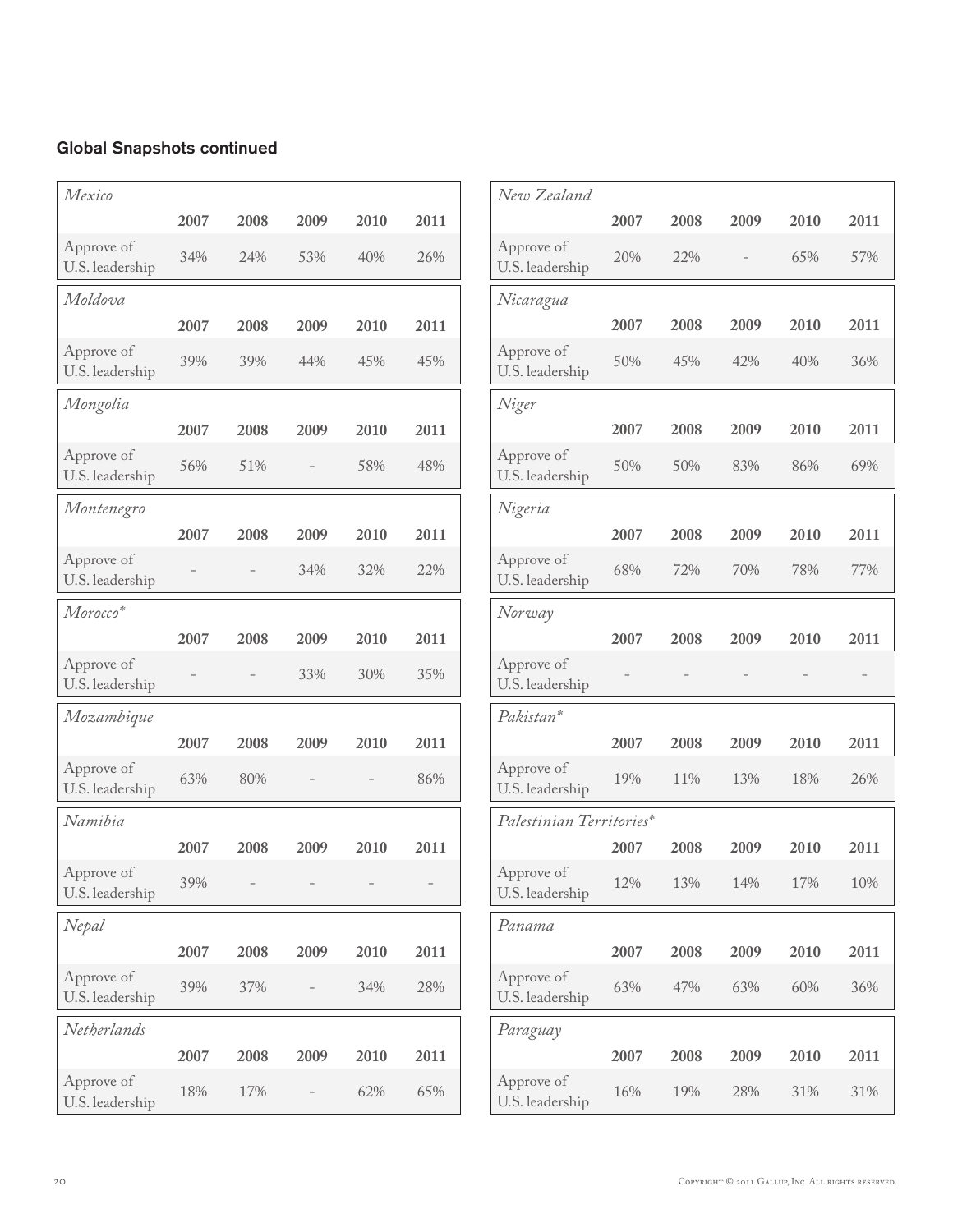| Peru                          |      |      |      |      |      |
|-------------------------------|------|------|------|------|------|
|                               | 2007 | 2008 | 2009 | 2010 | 2011 |
| Approve of<br>U.S. leadership | 41%  | 34%  | 47%  | 50%  | 39%  |
| Philippines                   |      |      |      |      |      |
|                               | 2007 | 2008 | 2009 | 2010 | 2011 |
| Approve of<br>U.S. leadership | 65%  | 66%  | 58%  | 66%  | 63%  |
| Poland*                       |      |      |      |      |      |
|                               | 2007 | 2008 | 2009 | 2010 | 2011 |
| Approve of<br>U.S. leadership | 32%  |      | 34%  | 36%  | 38%  |
| Portugal                      |      |      |      |      |      |
|                               | 2007 | 2008 | 2009 | 2010 | 2011 |
| Approve of<br>U.S. leadership |      | 10%  | 51%  | 40%  | 45%  |
| Qatar*                        |      |      |      |      |      |
|                               | 2007 | 2008 | 2009 | 2010 | 2011 |
| Approve of<br>U.S. leadership |      |      | 15%  |      |      |
| Romania                       |      |      |      |      |      |
|                               | 2007 | 2008 | 2009 | 2010 | 2011 |
| Approve of<br>U.S. leadership | 47%  |      | 47%  | 47%  | 46%  |
| Russia*                       |      |      |      |      |      |
|                               | 2007 | 2008 | 2009 | 2010 | 2011 |
| Approve of<br>U.S. leadership | 10%  | 14%  | 20%  | 23%  | 20%  |
| Rwanda                        |      |      |      |      |      |
|                               | 2007 | 2008 | 2009 | 2010 | 2011 |
| Approve of<br>U.S. leadership |      | 73%  | 88%  |      |      |
| Saudi Arabia*                 |      |      |      |      |      |
|                               | 2007 | 2008 | 2009 | 2010 | 2011 |
| Approve of                    |      |      |      |      |      |

| Senegal                       |      |      |      |      |      |
|-------------------------------|------|------|------|------|------|
|                               | 2007 | 2008 | 2009 | 2010 | 2011 |
| Approve of<br>U.S. leadership | 66%  | 76%  | 87%  | 84%  | 83%  |
| Serbia                        |      |      |      |      |      |
|                               | 2007 | 2008 | 2009 | 2010 | 2011 |
| Approve of<br>U.S. leadership |      |      | 14%  | 12%  | 8%   |
| Sierra Leone                  |      |      |      |      |      |
|                               | 2007 | 2008 | 2009 | 2010 | 2011 |
| Approve of<br>U.S. leadership | 80%  | 89%  |      | 93%  | 81%  |
| Singapore                     |      |      |      |      |      |
|                               | 2007 | 2008 | 2009 | 2010 | 2011 |
| Approve of<br>U.S. leadership | 59%  | 53%  | 68%  | 77%  | 75%  |
| Slovakia                      |      |      |      |      |      |
|                               | 2007 | 2008 | 2009 | 2010 | 2011 |
| Approve of<br>U.S. leadership |      |      |      | 33%  | 35%  |
| Slovenia                      |      |      |      |      |      |
|                               | 2007 | 2008 | 2009 | 2010 | 2011 |
| Approve of<br>U.S. leadership |      |      | 58%  | 34%  | 26%  |
| Somaliland region*            |      |      |      |      |      |
|                               | 2007 | 2008 | 2009 | 2010 | 2011 |
| Approve of<br>U.S. leadership |      |      | 68%  | 68%  | 66%  |
| South Africa                  |      |      |      |      |      |
|                               | 2007 | 2008 | 2009 | 2010 | 2011 |
| Approve of<br>U.S. leadership | 69%  | 83%  | 87%  | 92%  | 74%  |
|                               |      |      |      |      |      |
| South Korea                   |      |      |      |      |      |
| Approve of                    | 2007 | 2008 | 2009 | 2010 | 2011 |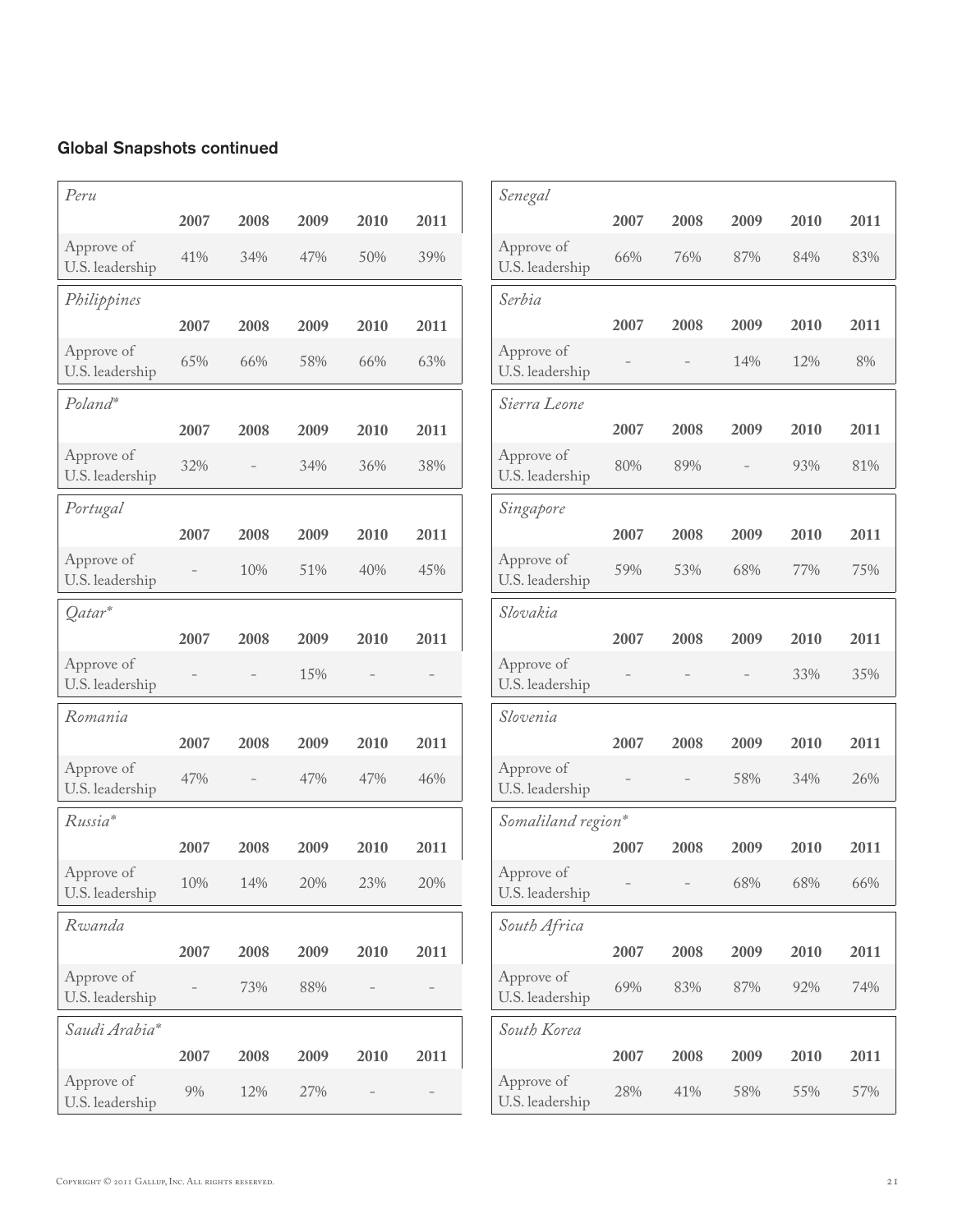| Spain                         |      |      |      |      |      |
|-------------------------------|------|------|------|------|------|
|                               | 2007 | 2008 | 2009 | 2010 | 2011 |
| Approve of<br>U.S. leadership | 6%   | 8%   | 54%  | 54%  | 42%  |
| Sri Lanka                     |      |      |      |      |      |
|                               | 2007 | 2008 | 2009 | 2010 | 2011 |
| Approve of<br>U.S. leadership | 32%  | 36%  | 36%  | 30%  | 23%  |
| Sudan                         |      |      |      |      |      |
|                               | 2007 | 2008 | 2009 | 2010 | 2011 |
| Approve of<br>U.S. leadership | 34%  |      |      |      |      |
| Swaziland                     |      |      |      |      |      |
|                               | 2007 | 2008 | 2009 | 2010 | 2011 |
| Approve of<br>U.S. leadership |      |      |      |      | 73%  |
| Sweden                        |      |      |      |      |      |
|                               | 2007 | 2008 | 2009 | 2010 | 2011 |
| Approve of<br>U.S. leadership | 13%  | 12%  | 42%  | 50%  | 35%  |
| Switzerland                   |      |      |      |      |      |
|                               | 2007 | 2008 | 2009 | 2010 | 2011 |
| Approve of<br>U.S. leadership |      |      | 58%  |      |      |
| Syria                         |      |      |      |      |      |
|                               | 2007 | 2008 | 2009 | 2010 | 2011 |
| Approve of<br>U.S. leadership |      | 4%   | 15%  | 14%  |      |
| Taiwan                        |      |      |      |      |      |
|                               | 2007 | 2008 | 2009 | 2010 | 2011 |
| Approve of<br>U.S. leadership |      | 27%  |      | 52%  | 47%  |
| Tajikistan                    |      |      |      |      |      |
|                               | 2007 | 2008 | 2009 | 2010 | 2011 |
| Approve of<br>U.S. leadership | 26%  | 30%  | 42%  | 47%  | 41%  |

| Tanzania                      |      |      |      |      |      |  |  |
|-------------------------------|------|------|------|------|------|--|--|
|                               | 2007 | 2008 | 2009 | 2010 | 2011 |  |  |
| Approve of<br>U.S. leadership | 62%  | 76%  | 89%  | 87%  | 75%  |  |  |
| Thailand                      |      |      |      |      |      |  |  |
|                               | 2007 | 2008 | 2009 | 2010 | 2011 |  |  |
| Approve of<br>U.S. leadership | 40%  | 37%  | 48%  | 41%  | 44%  |  |  |
| Togo                          |      |      |      |      |      |  |  |
|                               | 2007 | 2008 | 2009 | 2010 | 2011 |  |  |
| Approve of<br>U.S. leadership |      | 53%  |      |      | 74%  |  |  |
| Trinidad and Tobago           |      |      |      |      |      |  |  |
|                               | 2007 | 2008 | 2009 | 2010 | 2011 |  |  |
| Approve of<br>U.S. leadership |      | 21%  |      |      | 41%  |  |  |
| Tunisia*                      |      |      |      |      |      |  |  |
|                               | 2007 | 2008 | 2009 | 2010 | 2011 |  |  |
| Approve of<br>U.S. leadership |      | 14%  | 27%  | 19%  | 27%  |  |  |
| Turkey                        |      |      |      |      |      |  |  |
|                               | 2007 | 2008 | 2009 | 2010 | 2011 |  |  |
| Approve of<br>U.S. leadership | 16%  | 16%  | 22%  | 26%  | 27%  |  |  |
| Turkmenistan                  |      |      |      |      |      |  |  |
|                               | 2007 | 2008 | 2009 | 2010 | 2011 |  |  |
| Approve of<br>U.S. leadership |      |      | 61%  |      | 62%  |  |  |
| Uganda                        |      |      |      |      |      |  |  |
|                               | 2007 | 2008 | 2009 | 2010 | 2011 |  |  |
| Approve of<br>U.S. leadership | 82%  | 84%  | 91%  | 90%  | 79%  |  |  |
| Ukraine                       |      |      |      |      |      |  |  |
|                               | 2007 | 2008 | 2009 | 2010 | 2011 |  |  |
| Approve of<br>U.S. leadership | 16%  | 26%  | 24%  | 38%  | 34%  |  |  |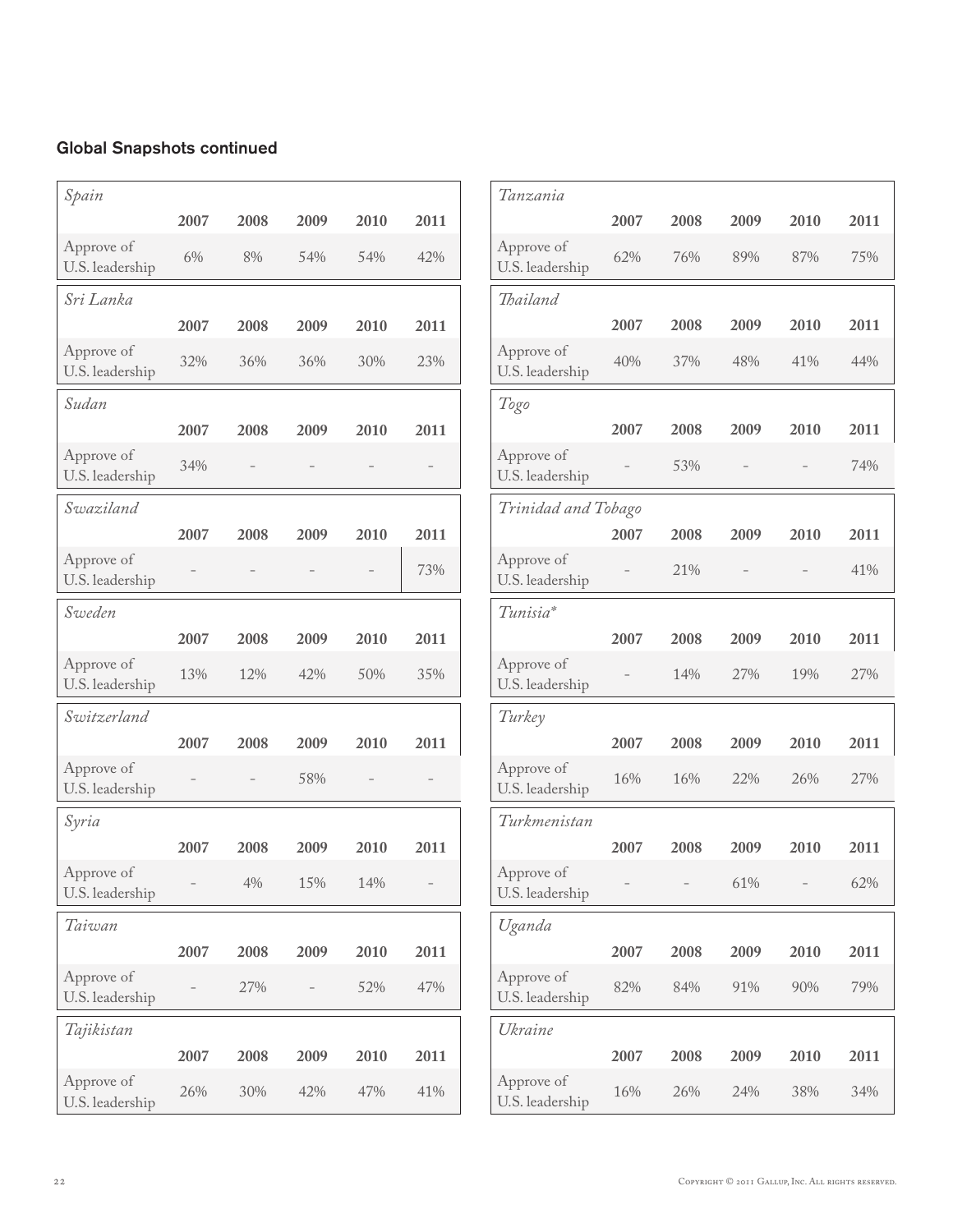| United Arab Emirates          |      |      |      |      |      |  |  |  |
|-------------------------------|------|------|------|------|------|--|--|--|
|                               | 2007 | 2008 | 2009 | 2010 | 2011 |  |  |  |
| Approve of<br>U.S. leadership |      |      | 34%  | 15%  |      |  |  |  |
| United Kingdom                |      |      |      |      |      |  |  |  |
|                               | 2007 | 2008 | 2009 | 2010 | 2011 |  |  |  |
| Approve of<br>U.S. leadership |      | 23%  | 64%  | 54%  | 67%  |  |  |  |
| Uruguay                       |      |      |      |      |      |  |  |  |
|                               | 2007 | 2008 | 2009 | 2010 | 2011 |  |  |  |
| Approve of<br>U.S. leadership | 25%  | 13%  | 53%  | 45%  | 33%  |  |  |  |
| Uzbekistan                    |      |      |      |      |      |  |  |  |
|                               | 2007 | 2008 | 2009 | 2010 | 2011 |  |  |  |
| Approve of<br>U.S. leadership |      | 22%  | 41%  | 47%  | 42%  |  |  |  |
| Venezuela                     |      |      |      |      |      |  |  |  |
|                               | 2007 | 2008 | 2009 | 2010 | 2011 |  |  |  |
| Approve of<br>U.S. leadership |      | 35%  | 50%  | 40%  | 36%  |  |  |  |
| Vietnam                       |      |      |      |      |      |  |  |  |
|                               | 2007 | 2008 | 2009 | 2010 | 2011 |  |  |  |
| Approve of<br>U.S. leadership | 30%  | 44%  | 17%  | 26%  | 21%  |  |  |  |
| Yemen*                        |      |      |      |      |      |  |  |  |
|                               | 2007 | 2008 | 2009 | 2010 | 2011 |  |  |  |
| Approve of<br>U.S. leadership |      |      | 18%  | 17%  | 18%  |  |  |  |
| Zambia                        |      |      |      |      |      |  |  |  |
|                               | 2007 | 2008 | 2009 | 2010 | 2011 |  |  |  |
| Approve of<br>U.S. leadership | 54%  | 54%  | 90%  |      | 83%  |  |  |  |
| Zimbabwe                      |      |      |      |      |      |  |  |  |
|                               | 2007 | 2008 | 2009 | 2010 | 2011 |  |  |  |
| Approve of<br>U.S. leadership | 56%  | 74%  | 82%  | 76%  | 74%  |  |  |  |